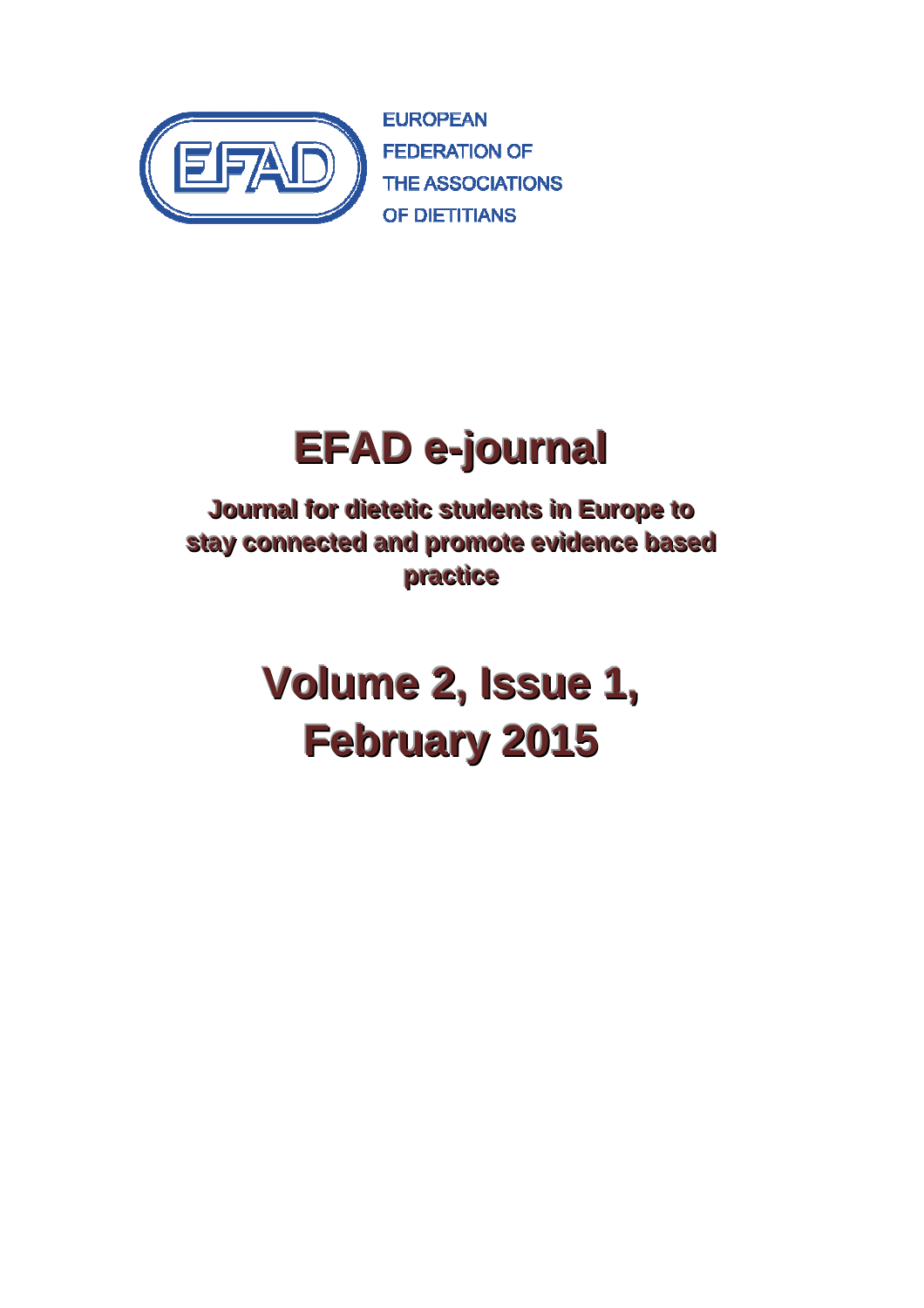# **EFAD e-journal**

#### **Editor:**

**Demosthenes B. Panagiotakos**, Harokopio University

#### **Editorial Board:**

**Gulcan Arusoglu**, Biruni University **Nancy Babio**, University Rovira i Virgili **Maria Hassapidou,** Alexander Technological Educational Institute of Thessaloniki **Sofie Joossens,** University College, Leuven **Manuela Konrand**, FH JOANNEUM University of Applied Sciencies **Meropi Kontogianni**, Harokopio University **Anne de Looy**, University of Plymouth **Duane Mellor**, University of Nottingham **Rocio Ortiz Moncada**, University of Alicante **Elke Naumann**, HAN University of Applied Sciences **Elisabeth Pail**, FH JOANNEUM University of Applied Sciences **Mary Yannakoulia**, Harokopio University

## **Editor's assistant:**

**Reka Kegyes Bozo**, EFAD Secretariat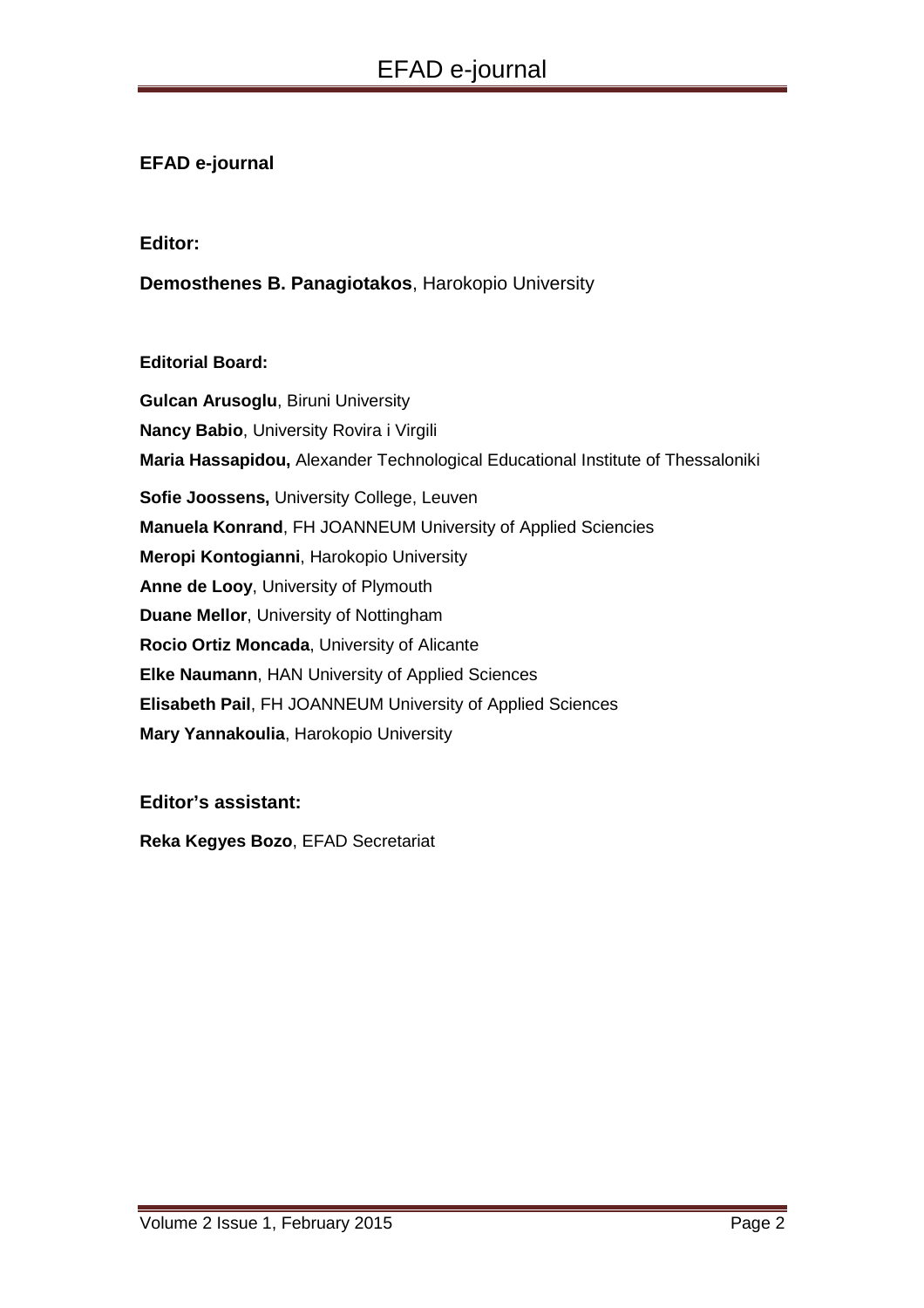# **CONTENTS**

| AN INVESTIGATION INTO THE MOTIVATIONS OF INDIVIDUALS WITH<br>DIABETES TO PURSUE A CAREER IN HEALTHCARE: IS THIS A METHOD OF<br>APPROACH COPING AND DOES IT IMPROVE THEIR DIABETES |
|-----------------------------------------------------------------------------------------------------------------------------------------------------------------------------------|
| BODY COMPOSITION AND SOMATOTYPE IN UNIVERSITY TRIATHLETES  7                                                                                                                      |
| THE PREVALENCE OF UNDERNUTRITION OF THE CHILDREN, AGE 7-13<br>YEARS, AT THE MAXONIA PRIMARY SCHOOL IN GRABOUW, SOUTH AFRICA:                                                      |
| THE IMPACT OF PRETRANSLPLANT NUTRITIONAL STATUS ON INDICES OF<br><b>GRAFT DYSFUNCTION IN A SAMPLE OF RENAL TRANSPLANT PATIENTS 11</b>                                             |
| <b>QUALITY OF LIFE IN GREEK HEMODIALYSIS PATIENTS CORRELATED WITH</b>                                                                                                             |
| SYSTEMATIC TYPE REVIEW OF PROSPECTIVE STUDIES ON DAIRY                                                                                                                            |
| DIETETIC APPROACH TO VEGANISM: THE VEGAN DIET IN DIETETIC TRAINING<br>AND LIFELONG LEARNING. STATUS QUO AND PERSPECTIVES.  17                                                     |
| EFFECTIVELY COMMUNICATING NUTRITIONAL ASSESSMENT INFORMATION<br>TO CLIENTS, TAKING IN ACCOUNT THEIR LEVEL OF HEALTH LITERACY  19                                                  |
| THE INFLUENCE OF BUTTER FLAVOUR ON THE PREFERENCE OF FATTY                                                                                                                        |
| VEGANISM AND SOY ALLERGY. COMPOSING A SUITABLE AND BALANCED                                                                                                                       |
| RESEARCH ON THE (EFFECTIVE) FOOD INTAKE AT THE DEPARTMENT OF<br>ACUTE GERIATRICS OF THE GHENT UNIVERSITY HOSPITAL  25                                                             |
| INTAKE ESTIMATION OF METHYL-GROUP DONORS FOLATE, CHOLINE,<br>BETAINE AND METHIONINE BY THE BELGIAN POPULATION  27                                                                 |
| WEIGHT AND WEIGHT GAIN AMONG WOMEN WITH NON-METASTATIC<br>BREAST CANCER IN CYPRUS: A RETROSPECTIVE STUDY 29                                                                       |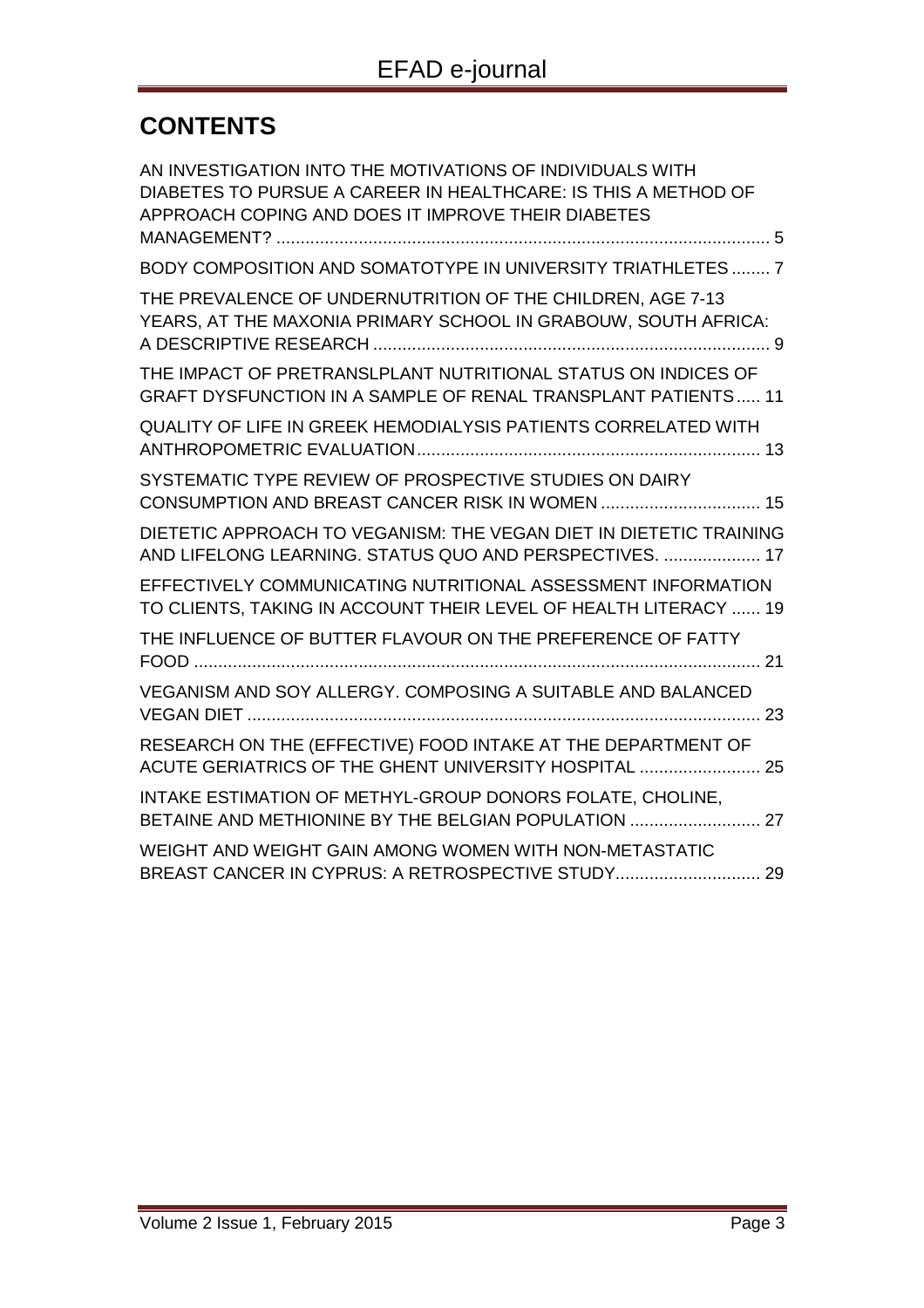# **Editorial**

It gives us great pleasure to write an editorial and welcome you to the "**EFAD e-journal"**. The DIETS2 thematic network launched in 2013 an electronic journal for students in the field of Dietetics entitled "DIETS student e-journal". DIETS funding ended in December 2013, but the European Federation of the Associations of Dietitians (EFAD) continue to support this important e-journal and renamed it to **"EFAD e-journal**". This journal was initially conceived for three reasons. First because dietetic students asked how can we know what other students are researching in Europe. Secondly, because dietetics professes to be evidence based profession and where better to look for evidence of future potential than in our Higher Education Institutions, where students are developing their expertise. And, because dietetics and future dietitians do have a significant contribution to make to improve the food choice and nutritional health of European citizens and this needs to be acknowledged and shared.

We have been delighted at the response to calls for projects by undergraduate and students working at master's level. The diversity is outstanding with contributions from Austria, Belgium, Greece, Netherlands, Spain and United Kingdom. Topics covered a wide range of nutrition and dietetics science, e.g. nutritional risk and malnutrition, sports nutrition, clinical nutrition and dietary patterns. Students undertake a variety of projects, but all designed to help them understand the principles of research methodologies and bioethics. Each submission has been reviewed by, members of the editorial team, and external reviewers and we are grateful to them for their commitment to careful reading and subsequent feedback to the students and their supportive academic teams. The EFAD e-journal signifies commitment and, also, acknowledges the research expertise of academic staff that supports their students and the willingness to engage in driving up standards through peer review.

The future plan is to expand the call for submissions to all European Dietitians and to encourage communication and dissemination of research and evidence based practice between Dietitians and students in Dietetics. This will give them the opportunity to present and share their scientific, research and clinical practice activities.

We hope you enjoy, find encouragement and stimulation in this edition.

#### **Anne E de Looy** Professor of Dietetics Honorary President of EFAD

Network Coordinator DIETS2 University of Plymouth, UK

## **Demosthenes B Panagiotakos**

Professor in Biostatistics-Epidemiology of Nutrition Editor, EFAD e-journal Harokopio University, Greece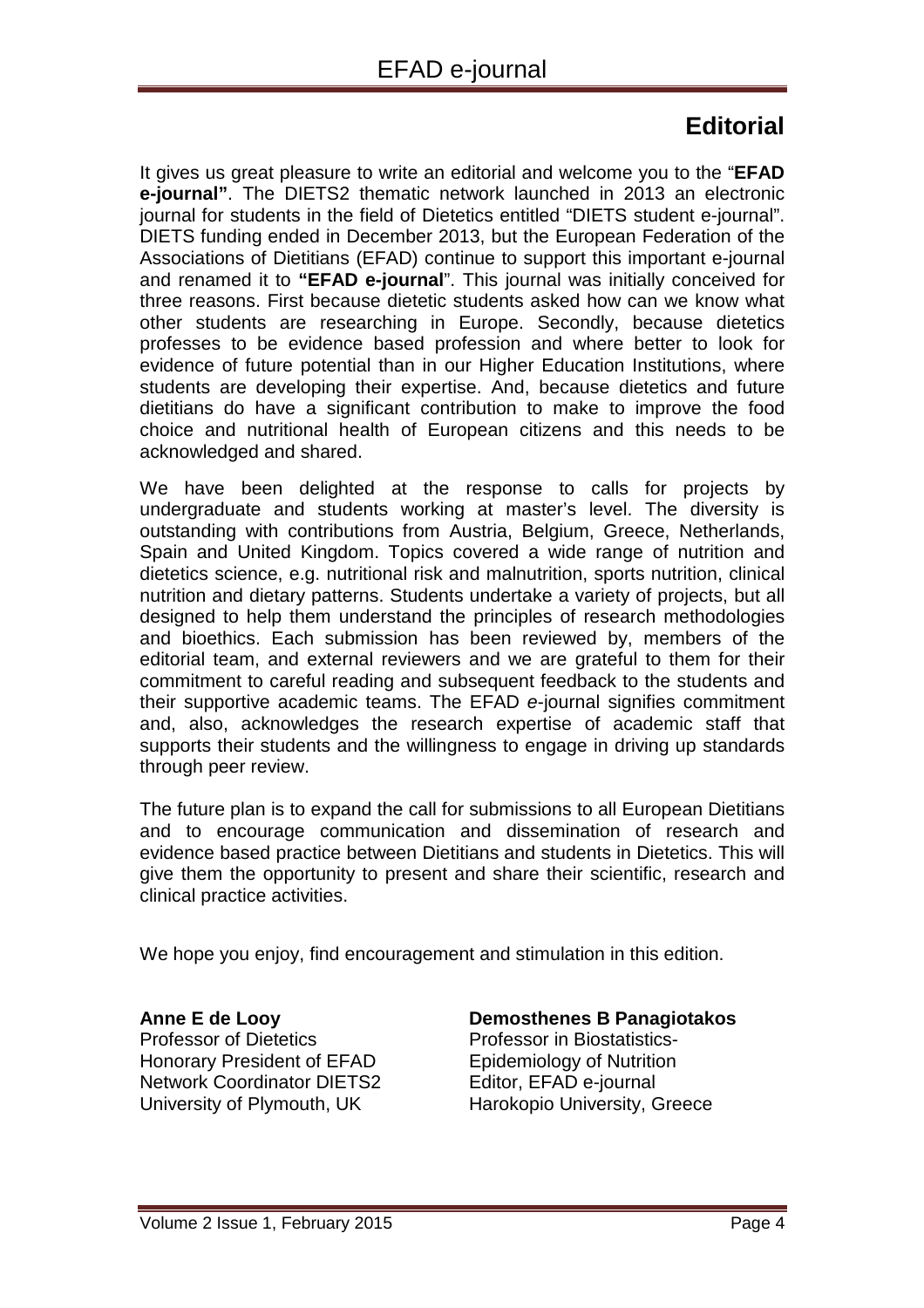# **AN INVESTIGATION INTO THE MOTIVATIONS OF INDIVIDUALS WITH DIABETES TO PURSUE A CAREER IN HEALTHCARE: IS THIS A METHOD OF APPROACH COPING AND DOES IT IMPROVE THEIR DIABETES MANAGEMENT?**

**Author(s) name**: Charlotte Cooke

**Institution**: University Of Chester

#### **Author(s) contact details**: 1104639@chester.ac.uk

**Introduction:** Approach coping is a mechanism of disease management suggested in Leventhal's self-regulatory model of illness behaviour (Leventhal, Leventhal, & Contrada, 1998). Patients with diabetes who adopt this coping mechanism have better HbA1c results (Duangdao & Roesch, 2008). Aim 1 investigated if choosing to work in health care was an approach coping mechanism for individuals with diabetes (types 1 and 2). Aim 2 investigated if this choice improved diabetes management.

**Methods:** Participants (n= 24) all had either type 1 or 2 diabetes, worked in healthcare and were recruited online. Questions were adapted from the illness perception questionnaire (IPQ) which was developed for use with Leventhal's selfregulatory model of illness behaviour(Moss-Morris et al., 2002). They completed the online questionnaire responding to statements on a Likert scale ranging from strongly disagree to strongly agree. Two sets of questions were correlated and tested for significance using spearman's rho at the <0.05 significance level. The questions correlated were specifically chosen in order to assess the extent to which the participant was using an approach coping mechanism, in addition to whether or not their diabetes management improved.

**Bioethics:** All participants gave informed consent to participate in the study and full ethical approval was gained from the Department of Clinical Sciences Ethics Committee at the University of Chester.

**Results:** No significant correlation between the questions "having diabetes influenced my choice to pursue a career in healthcare" and "I feel because of my career my diabetes is better controlled" was found ( $r = 299$ ,  $p = 155$ ). However interestingly the responses to these questions were polarized, with individuals either agreeing or strongly agreeing that having diabetes influenced their career choice or strongly disagreeing. Only 2 participants had no opinion. A similar polarisation was also observed when the questions "I feel because of my career choice my diabetes is better controlled" and "My role in healthcare helps me maintain and improve my knowledge" were correlated  $(r = .314, p = .135)$ .

**Discussion:** Although no significant correlations were found the polarizations of the data warrant further investigations in a larger sample size to ascertain if profession choice can be an approach coping mechanism as well as a means to improve knowledge in individuals with diabetes. With the majority of participants indicating their knowledge improved a further understanding of mechanisms which improve diabetic knowledge and control are an important part of enabling individuals to effectively manage their diabetes.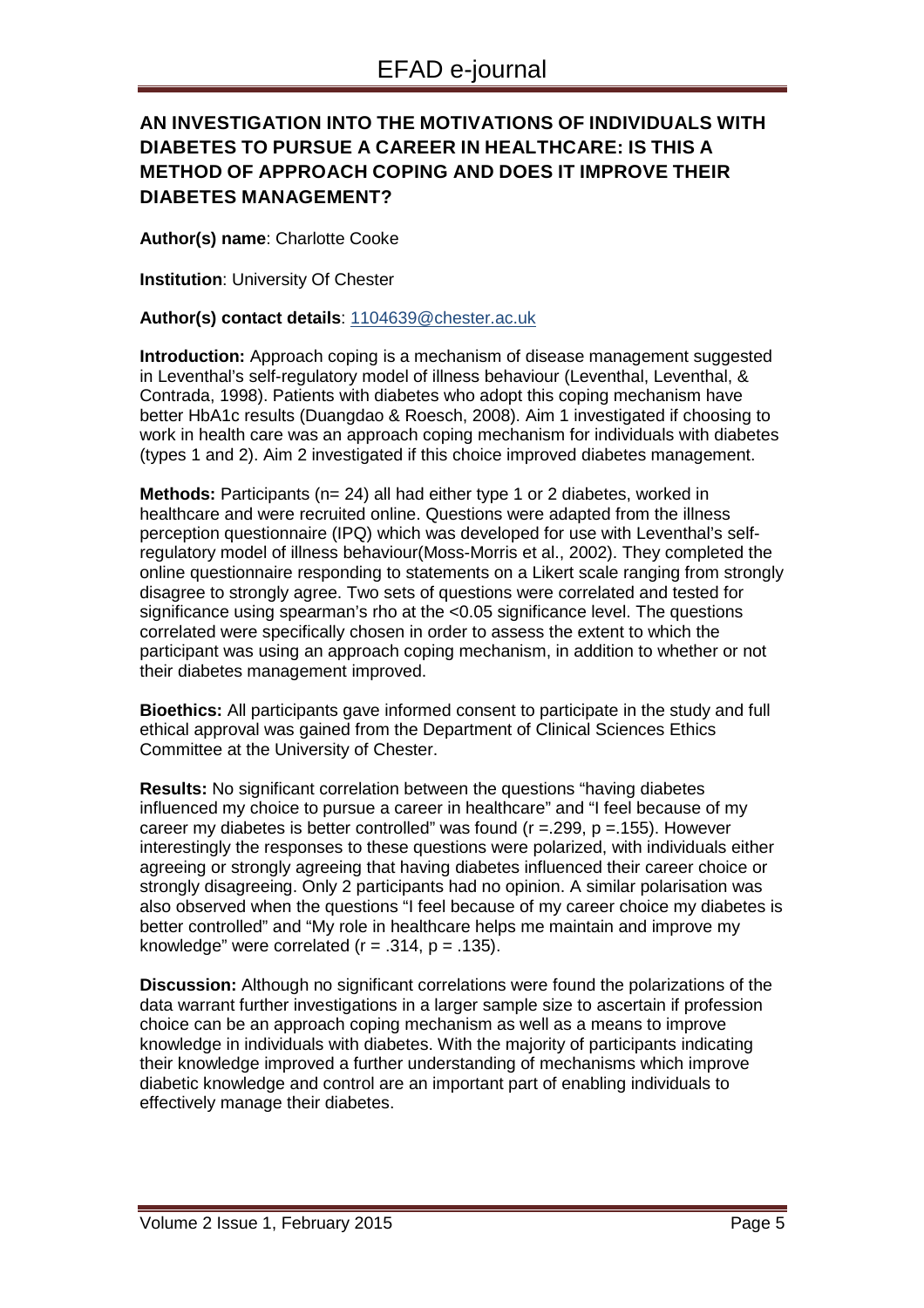**Conflicts of interest & Acknowledgements:** There were no conflicts of interest however I would like to thank Dr Alison Woodall at the University of Chester for all her support and patience.

#### **Key References:**

- Duangdao, K. M., & Roesch, S. C. (2008). Coping with diabetes in adulthood: a meta-analysis. Journal of Behavioral Medicine, 31(4), 291-300.
- Leventhal, H., Leventhal, E., & Contrada, R. (1998). Self-regulation, health, and behavior: A perceptual-cognitive approach. Psychology & Health, 13(4), 717-733.
- Moss-Morris, R., Weinman, J., Petrie, K., Horne, R., Cameron, L., & Buick, D. (2002). The Revised Illness Perception Questionnaire (IPQ-R). Psychology & Health, 17(1), 1-16.

**Key Words**: Diabetes, Healthcare, Coping, Career

**Contributors**: Alison Woodall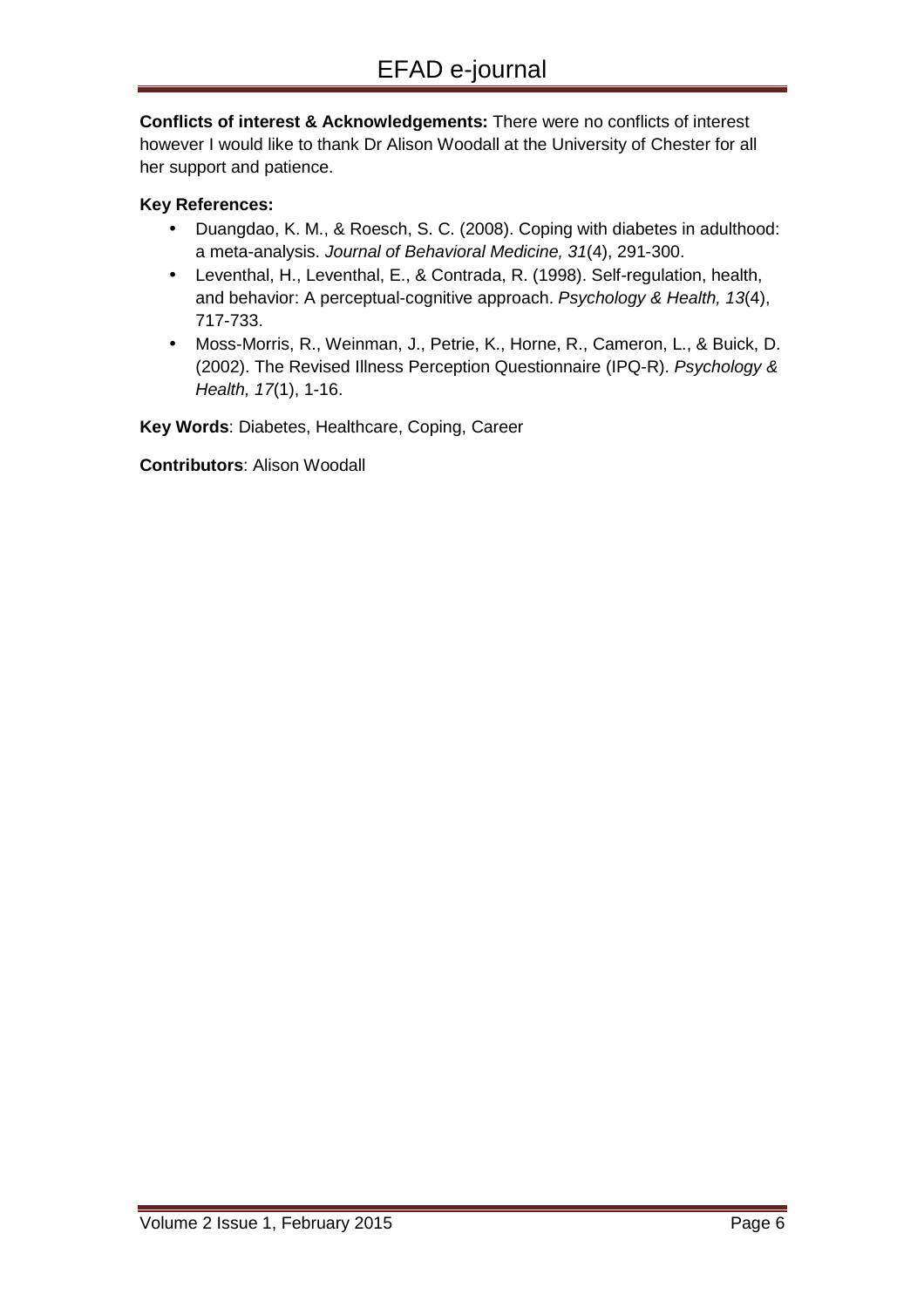# **BODY COMPOSITION AND SOMATOTYPE IN UNIVERSITY TRIATHLETES**

#### **Author(s) name**: Laura Guillén

**Institution**: Student degree of human nutrition and dietetics. Faculty of Health Sciences, University of Alicante

#### **Author(s) contact details**: **guillenlauranut@gmail.com**

**Introduction**: Triathlon is a resistance and individual sport which comprises from three different disciplines: swimming, cycling and running. The objective of the study was to describe anthropometric characteristic in university male triathletes. As secondary objectives, the body composition and the somatotype from these triathletes were analyzed and described.

**Methods**: Observational study with descriptive analysis of anthropometric characteristics, body composition and somatotype from university male triathletes. Thirty nine males, aged  $24\pm4.5$  y, who were participants in the university triathlon championship of Spain, sprint modality (Alicante, 2010), from different Spanish universities, were evaluated. Measurements were taken according to the International Society for the Advancement of Kinanthropometry (ISAK) and the Grupo Español de Cineantropometría (GREC) protocoles. A reputable measurer, ISAK level II, performed the required measurements. Body composition was calculated by the model of four components: body fat by Withers's equation (1987), Faulkner's (1968) and Carter's ( 1982); body skeletal muscle by Lee's (2000) and body bone by Rocha's (1975). To calculate the somatotype, the three components were estimated separately (endomorphy, mesomorphy and ectomorphy) using the method of Heath-Carter (1967) and the classifications according to somatotype categories of Duquet and Carter (1996).

**Bioethics**: All participants gave their consent according to the Declaration of Helsinki (2013) for their voluntary participation in the protocol.

**Results**: The mean of the sum of 8 skinfolds was 66.77±20.22 mm. Mean subscapula skinfold was 8.42±1.83mm, supraspinal 7.42±2.53mm, triceps 7.38±2.43mm and biceps 3.82±1.3mm. Mean body fat % was 10.22±2.92% by Withers's (1987); 11.07±1.62% by Faulkner's (1968) and 8.27±1.96% by Carter's (1982)), and mean skeletal muscle percentage 45.27±3.29% by Lee's (2000), and mean body bone percentage 16.65±1.34% by Rocha's (1975).Regarding the somatotype values, were 2.18±0.62 - 3.63±1.06 - 2.75±0.82 entailing a mesomorphic classification. Triathletes and runners were smaller (1.77m) than cyclists (1.79m) and swimmers (1.85m). Triathletes and cyclists had a similar weight (70kg) being thinner than swimmers background (77.5kg) but heavier than 10km runners (63-67kg). The suprailiac (8.2mm), abdomen (7.1mm) and quadriceps (7.5mm) cyclists' skinfold were lower than the triathletes (11.78±4.14mm; 11.38±5.35mm y 11.43±4.25mm respectively). The triathletes`s body fat percentage (9.6-12.9%) was similar to that of runners` and swimmers` (11.07±1.62%). The triathletes' body skeletal muscle is usually smaller than the cyclists` but, in this case, was similar (45.3 and 44.9%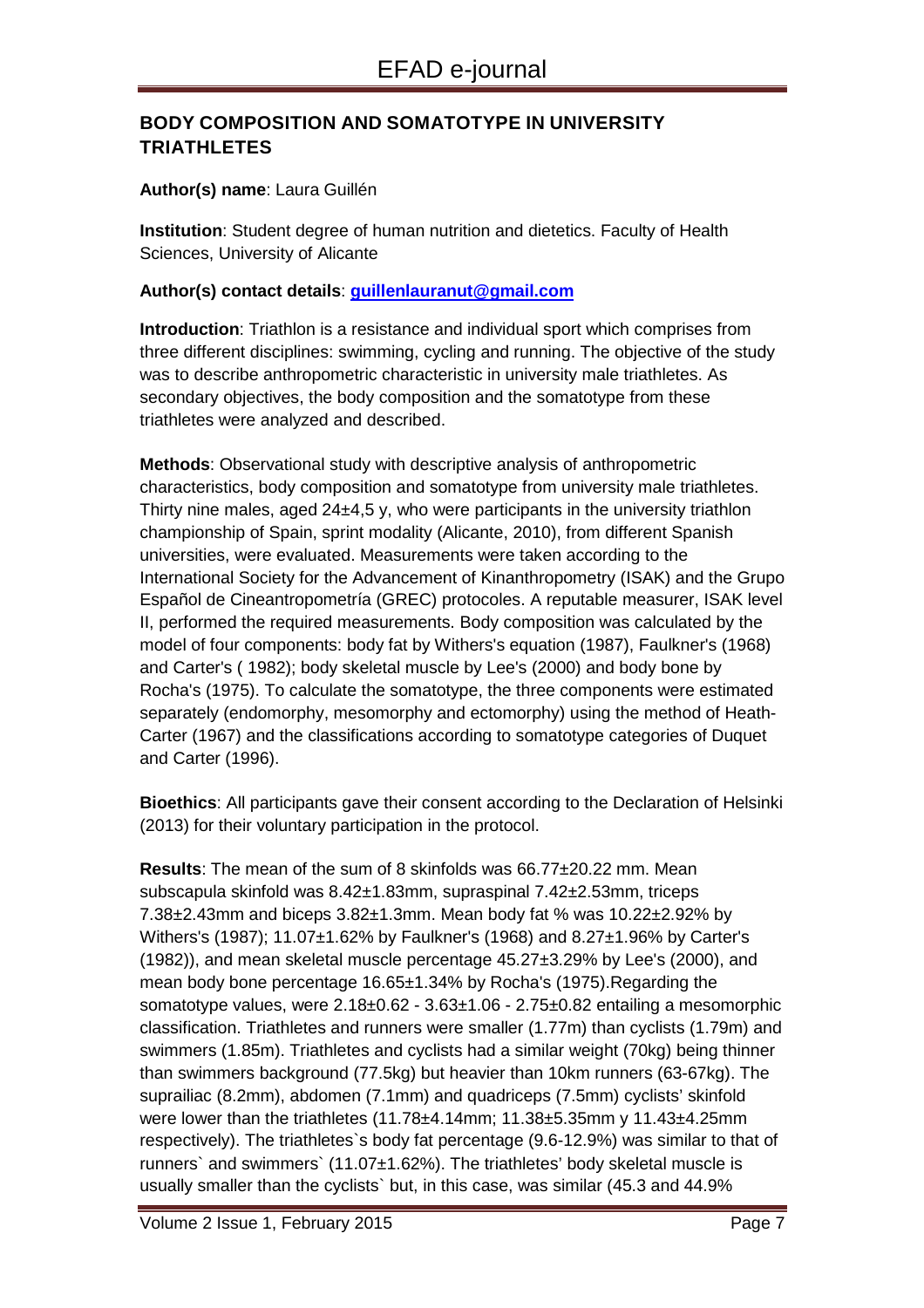respectively) being both lower than the other modalities (46.7% runners and 46.8% swimmers). The triathletes' somatotype was similar to that of the cyclists' (mesomorphic). The runners' somatotype was mesomorphic-endomorphic and the swimmers' varied between mesomorphic to ectomorphic.

**Discussion**: Based on the above observations, we can deduce that triathletes and cyclists have a greater muscle skeletal development than some runners and swimmers who tend to be a bit thinner and longer.

**Conflicts of interest & Acknowledgements**: The author declares no conflicts of interest.

#### **Key References**:

- ISAK. International Standards For Anthropometric Assessment. Glasgow: International Society for the Advancement of Kinanthropometry;2011.
- Knechtle B, Wirth A, Knechtle P, Rosemann T, Rüst CA, Bescos R. A comparison of fat mass and skeletal muscle mass estimation in male ultraendurance athletes using bioelectrical impedance analysis and different anthropometric methods. Nutr Hosp. 2011;26:1420-27
- Kandel M, Baeyens JP, Clarys P. Somatotype, training and performance in Ironman athletes. Eur J Sports Sci. 2014;14:301-8.

**Key Words**: Anthropometry, kinanthropometry, body composition, somatotype, triathlon.

**Contributors**: José Miguel Martínez-Sanz¸ Aurora Norte Navarro, Rocío Ortiz Moncada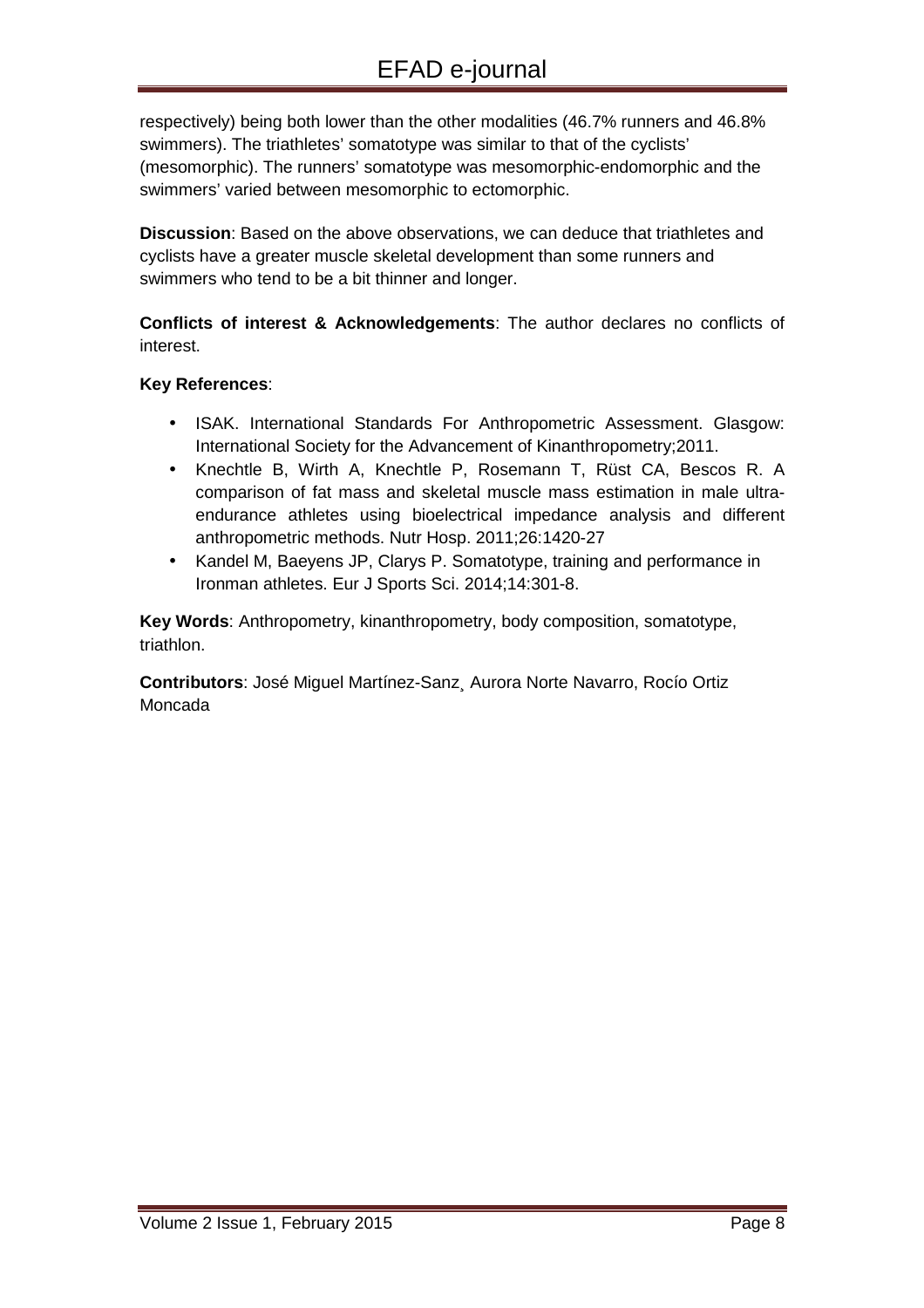# **THE PREVALENCE OF UNDERNUTRITION OF THE CHILDREN, AGE 7- 13 YEARS, AT THE MAXONIA PRIMARY SCHOOL IN GRABOUW, SOUTH AFRICA: A DESCRIPTIVE RESEARCH**

#### **Author name**: Lindsey Langenhof

**Institution**: HAN University of Applied Sciences, The Netherlands

#### **Author contact details**: Lindsey.langenhof@hotmail.com

**Introduction:** Child undernutrition is still a big health problem in South Africa. A descriptive study is done to assess the prevalence of undernutrition of children, age 7-13 years, at Maxonia primary school in Grabouw.

**Methods:** First literature research is done to determine the cause and consequences of undernutrition and to see which measurements can be done to screen for undernutrition. After that research is performed to the anthropometric status of the children and compared with the WHO growth curves for school-aged children and adolescents. BMI is used to determine thinness and height-for-age to determine stunting. For the children of ten years and younger also weight-for-age is used to determine underweight. A food insecurity questionnaire is performed on the children of grade five and six, to determine the risk of hunger. 87 children were included for the anthropometric measurements and 31 children for the food insecurity questionnaire. Data of the measurements and questionnaire are analyzed with Microsoft Excel 2013 and WHO AnthroPlus.

#### **Bioethics:** -

**Results:** If a child has an nutritional intake lower than it needs for growth, activities, learning and developing *undernutrition* occurs. There are two manifestations; growth failure and micronutrient malnutrition. Growth failure can result in; *thinness or wasting* (low BMI-for-age/low weight-for-height), stunting (low height-for-age) and underweight (low weight-for-age). The cause of undernutrition is a complicated combination of basic, underlying and immediate causes all leading to an inadequate food intake or disease. To screen children for undernutrition the weight, height, gender and age can be compared with the growth curve of WHO. Because hunger and an inadequate nutritional intake can lead to undernutrition it can also be used to determine undernutrition. The field research is used to determine the prevalence of undernutrition at the Maxonia school. 87 children were included in the study. The average age was 9.5 years (sd +0.58). 5.7% appear to be too thin, 78.1% have a normal BMI. 11.5% is moderate stunted and 6.9% is stunted. Most of the children, 73.6%, have a normal height-for-age. 31.3% of the children <10 is moderately underweight and 2.1% is severely underweight. After analyzing the questionnaire 24 children of grade five and six are at risk of hunger.

**Discussion:** This shows that undernutrition and food insecurity is a problem at the Maxonia primary school. If you take in account that thinness, stunting, underweight and risk of hunger are all signs of undernutrition, 42.5% (N=37) of the children are undernourished. The outcomes can be used to do further study to undernutrition in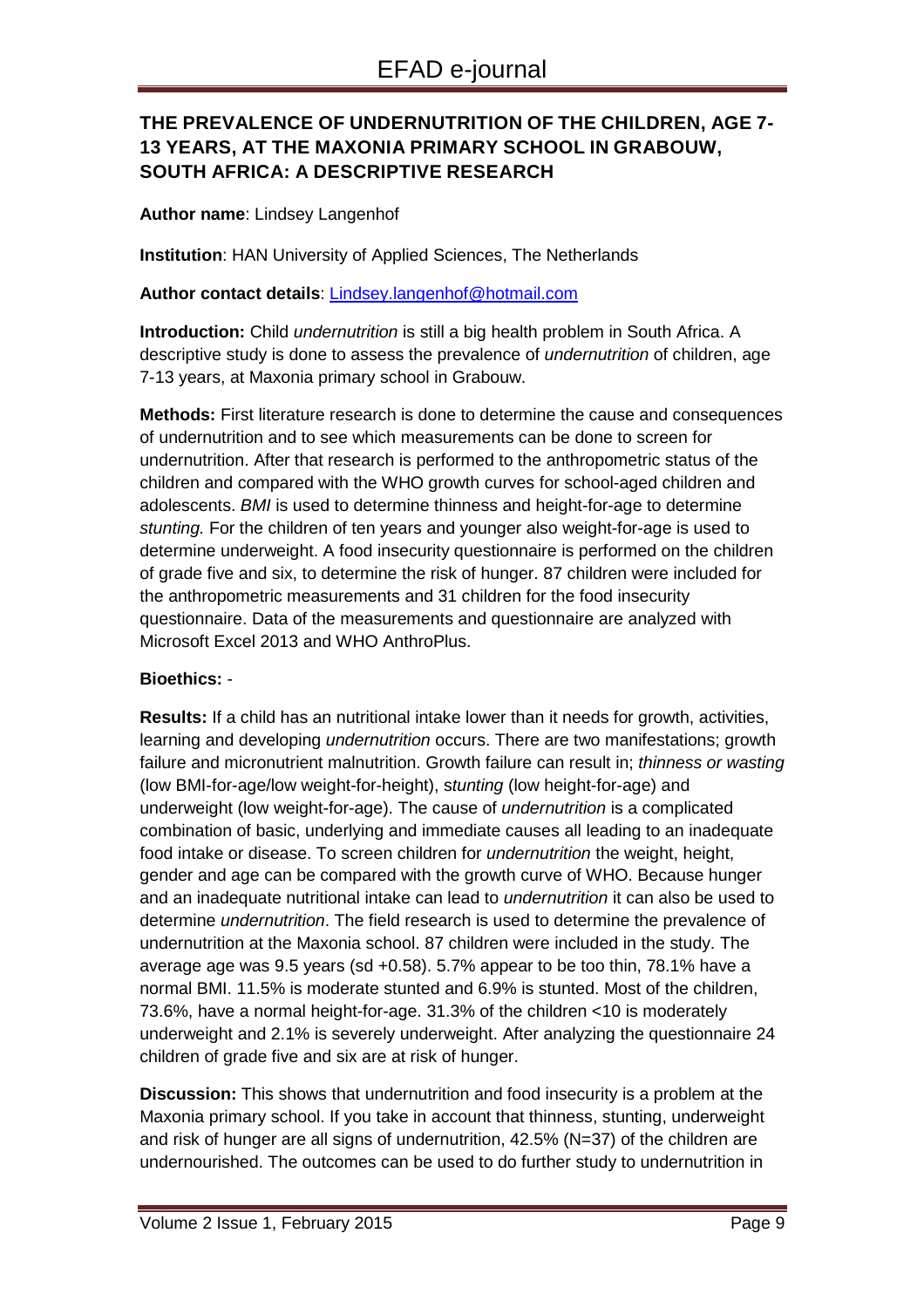other primary schools in Grabouw or to set up an intervention program to make the community aware of the importance of nutrition for children.

**Conflicts of interest & Acknowledgements:** This research is made possible because of the cooperation of the HAN University of Applied Sciences Netherlands, the University of Western Cape South Africa and the Theewaterskloof municipality.

## **Key References**:

- Black, R.E., Allen, L.H., Bhutta, Z.A., Caulfield, L.E., de Onis, M., Ezzati, M., Mathers, C., Rivera, J. (2008). Maternal and child undernutrition 1. Maternal and child undernutrition: global and regional exposure and health consequences. Lancet ; 371: 243–60
- Labadarios, D., Mchiza, Z.J., Steyn, N.P., Gericke, G., Maunder, E.M.W., Davids, Y.D. & Parker, W. (2011). Food security in South Africa: a review of national surveys. Bull World Health Organ 2011;89:891–899
- Labadarios, D., Swart, R., Maunder, E.M.W., Kruger, H.S., Gericke, G.J., Kuzwayo, P.M.N., (…), Kotze, T. (2007). The National Food Consumption Survey-Fortification Baseline (NFCS-FB-I): South Africa, 2005. Directorate: Nutrition. Pretoria: Department of health.

**Key Words**: malnutrition stunting school-aged children food security South Africa

**Contributors:** Elsabe Nel, Annemarie Nijhof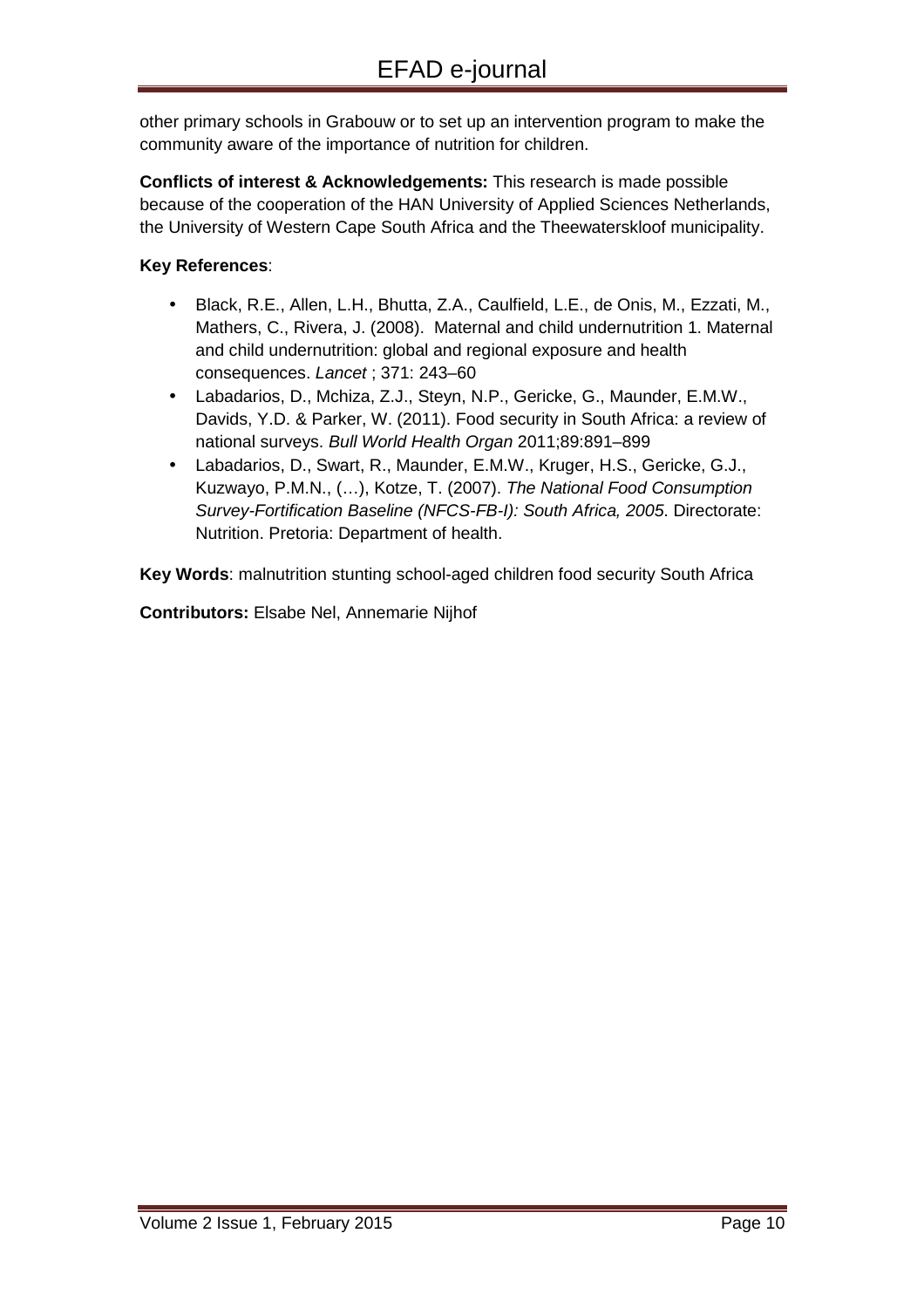# **THE IMPACT OF PRETRANSLPLANT NUTRITIONAL STATUS ON INDICES OF GRAFT DYSFUNCTION IN A SAMPLE OF RENAL TRANSPLANT PATIENTS**

**Author name**: Lydia Tsirigoti

**Institution**: Department of Nutrition and Dietetics, Harokopio University, Athens, Greece

**Author contact details** tsirigoti.lydia@gmail.com

**Introduction**: There is evidence indicating that malnutrition, in terms of either undernutrition or overweight, in chronic kidney disease (CKD) stages 4 and 5 has an impact on renal transplant outcome. The aim of the present study was to examine potential associations between anthropometric and biochemical indices of nutritional status and indices of graft dysfunction or length of hospital stay, in a sample of renal transplant candidates.

**Methods:** One-hundred-and-three patients with CKD stages 4 and 5 receiving graft from a living or a deceased donor were included in this prospective study. Nutritional status was assessed through anthropometric [body mass index (BMI), triceps skinfold thickness (TSF), middle arm muscle circumference (MAMC), corrected middle arm muscle area (cMAMA), waist and hip circumference] and biochemical (albumin, total proteins, total cholesterol, lymphocyte count) indices. During the posttransplant period, data were collected regarding complications [delayed graft function (DGF), acute rejection, hospital infections, surgical complications], the number of dialysis sessions, surgical drainage duration, glomerular filtration rate (GFR) at discharge and length of hospital stay.

**Bioethics:** The study was approved by the Ethics Committee of Harokopio University. All subjects were informed about the aim of the study and signed a consent form.

**Results** Patients were 45±14 years old, 67 (65.0%) patients were male and 56 (54.4%) received graft from a deceased donor. The 49.6% of patients were either overweight or obese, while 56.8% of them were characterized by low muscle reserves based on cMAMA. During the post-transplant period, DGF was the most frequent complication developed in 36.9% of the sample. Compared to patients without DGF, patients with DGF had higher BMI (27.0 vs. 24.2 Kg/m<sup>2</sup>, p=0.001) and TSF (34.7 vs. 28.2 mm, p=0.007). Higher BMI was associated with a higher likelihood of DGF (OR: 1.219, 95%CI: 1.053, 1.411, p=0.009) after adjusting for age, gender, donor group and donor age. Obesity was associated with a higher frequency of DGF (83.3% vs. 25.5%, p=0.001), higher number of haemodialysis sessions (4 $\pm$ 4 vs. 1±3 days, p=0.003), longer duration of surgical drainage (20±10 vs. 11±5 days, p=0.006) and longer duration of hospital stay (27±13 vs. 20±11 days, p=0.013) compared to normal weight. In patients receiving graft from a deceased donor, higher TSF was associated with higher likelihood of DGF (OR: 1.064, 95%CI: 1.002, 1.130, p=0.043) after adjusting for age, gender, donor age, donor group and duration of cold ischaemia. GFR at discharge was negatively associated with BMI (B=-0.014±0.005,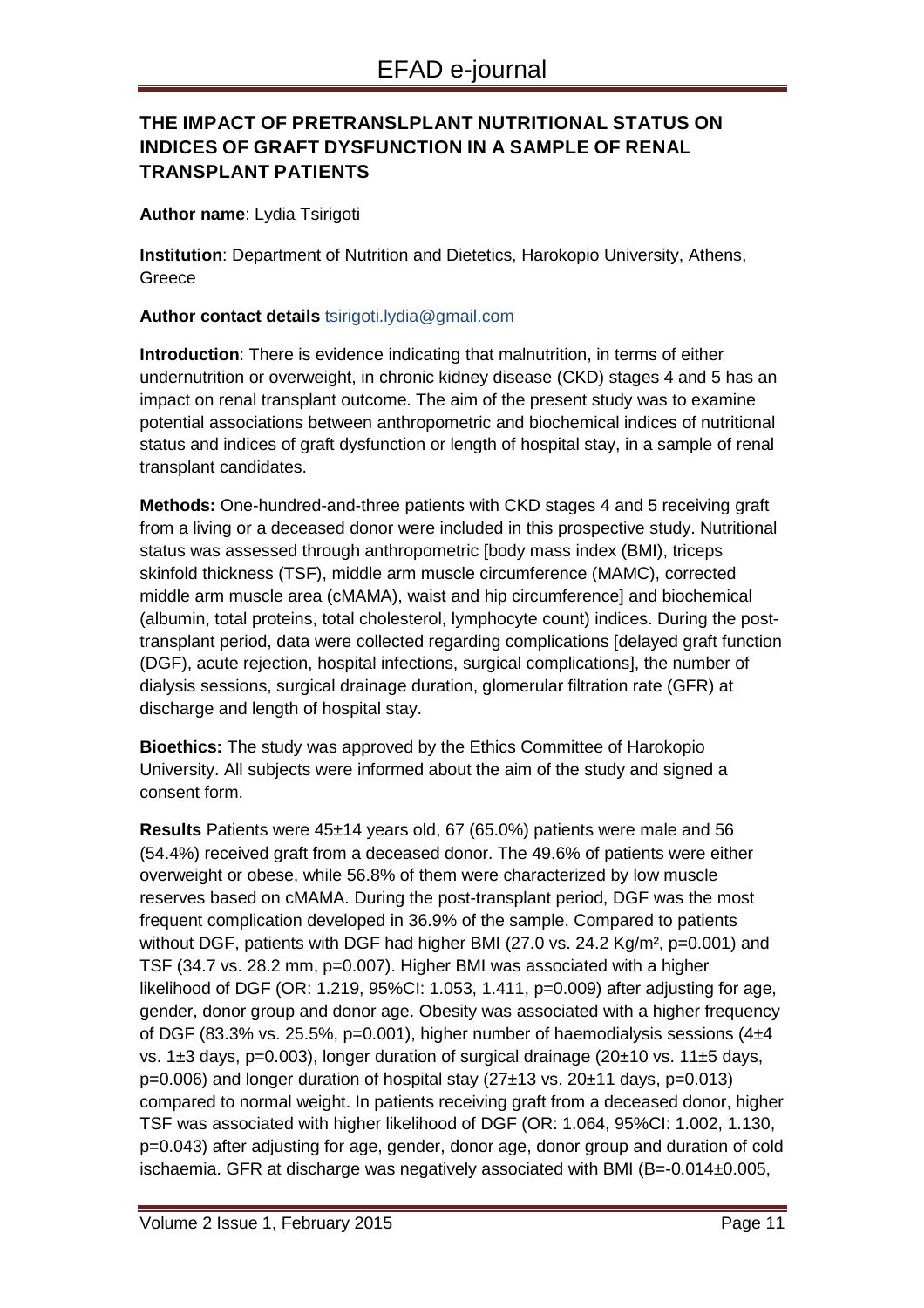$p=0.003$ ), overweight (B=-0.135 $\pm$ 0.043, p=0.002) and obesity (B=-0.170 $\pm$ 0.053, p=0.002), when adjusting for age, gender, donor group and donor age. No significant association was detected between indices of muscle mass as well as biochemical indices and transplantation complications.

**Discussion** BMI and especially obesity are positively associated with the likelihood of DGF. Obese renal transplant patients need more dialysis sessions and have longer duration of surgical drainage and hospital stay. Both overweight and obese patients have worse renal function than normal weight patients at discharge. Therefore, renal transplant candidates are in need of a thorough nutritional assessment, aiming at the early diagnosis and management of overweight and obesity.

**Conflicts of interest & Acknowledgements**: The author declares no conflicts of interest.

#### **Key references**:

- Perico N, Cattaneo D, Sayegh MH, Remuzzi G. Delayed graft function in kidney transplantation. Lancet. 2004;364(9447):1814-27.
- Gore JL, Pham PT, Danovitch GM, Wilkinson AH, Rosenthal JT, Lipshutz GS, et al. Obesity and outcome following renal transplantation. Am J Transplant. 2006;6(2):357-63.
- Molnar MZ, Kovesdy CP, Mucsi I, Bunnapradist S, Streja E, Krishnan M, et al. Higher recipient body mass index is associated with post-transplant delayed kidney graft function. Kidney Int. 2011;80(2):218-24.

**Key words**: Renal transplantation, nutritional assessment, obesity, graft dysfunction

**Contributors**: M. Darema, V. Iatridi, N. Altanis, K.A. Poulia, G. Zavos, J. Boletis, M.D. Kontogianni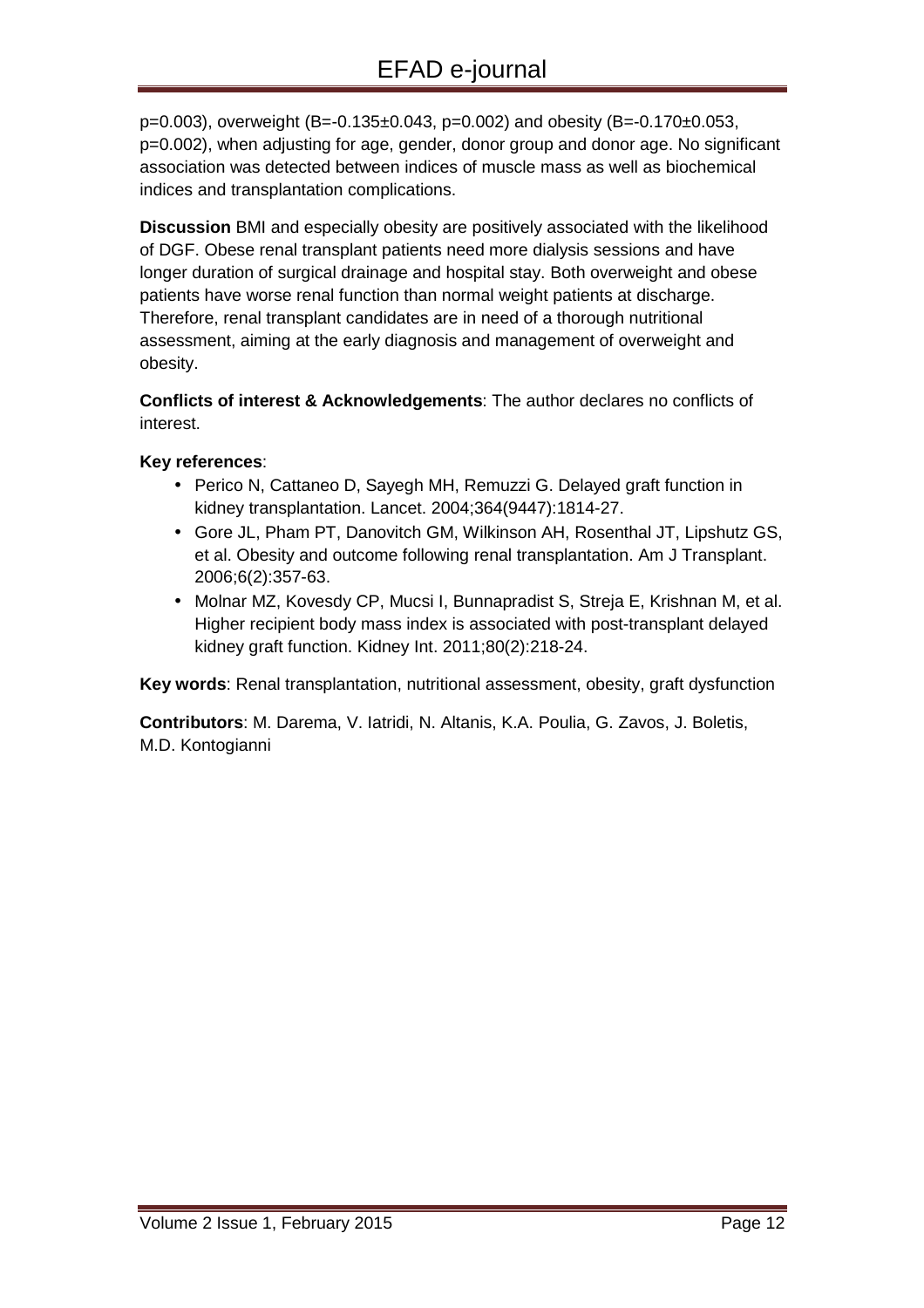# **QUALITY OF LIFE IN GREEK HEMODIALYSIS PATIENTS CORRELATED WITH ANTHROPOMETRIC EVALUATION**

**Author(s) name**: Maria Angeli-Kilitsian; Ioanna Meintani

**Institution**: Technological Educational Institute of Crete-Greece, Department of Nutrition and Dietetics, Sitia

**Author(s) contact details**: mariekilitsian@gmail.com; giameintani@hotmail.com

**Introduction:** In hemodialysis patients, an increased % Body Fat( %BF) is associated with a better survival and worse Quality of Life (QoL). The purpose of this study was to investigate if the indicators body mass index( BMI), mid –arm muscle circumference (MAMC), and % BF are correlated with QoL in Greek hemodialysis patients.

**Methods:** In 145 patients on dialysis 90 men and 55 women with mean age (64.20±13.51years) and average age of onset of dialysis (58.71±15.31years) we measured QoL with the Kidney Disease Quality of Life- Sort Form36 (KDQOL-SF36) questionnaire. Only 129 of the patients 80 men and 49 women accepted the anthropometric evaluation, of weight, height, mid-arm circumference and triceps skinfold. The software SPSS version 17.0 was used for statistical analysis. Means and standard deviation were estimated and Pearson's (r) correlation with p- values p<0.005 or p<0.001 were considered significant. In addition to correlate anthropometric values with the parameters of age and sex used  $X^2$  test and to estimate data Spearman's Rank correlation was used.

**Bioethics:** All ethical issues of protecting this vulnerable population have been followed and therefore we obtained consent from the patients, ensured them for their privacy and protected them from any harm. Furthermore, individuals had the right to withdraw from the study any time they wanted to. Finally, the study has been approved by The Technological Educational Institute of Crete as well as by the two General Hospitals where this research took place.

**Results** Mean values were BMI=26,1 kg/m<sup>2</sup>, MAMC=50-75<sup>th</sup> percentile, %BF = 23,3%, KDQOL-SF36=65,52% good QoL, 34,48% bad QoL. Anthropometric indicators BMI and MAMC in patients undergoing hemodialysis, are not associated with the general grading scales of different parameters of everyday life KDQOL-SF36, according to the values of the criterion  $X^2$  control. The exception is the fat index where % BF correlated positively only with physical function and emotional well-being, and negatively with general health at a significant level of 5%.

**Discussion** In this study we proved that the indicators of BMI and MAMC had no correlation with the QoL of maintenance hemodialysis patients. BMI is most frequently used in nutritional assessment surveys as a surrogate of nutritional status, it does not precisely reflect body composition, nor does it differentiate between muscle and fat mass. The index of MAMC represents the protein stores in the body found in normal levels. According to bibliography high proteins stores correlated with a decreased mortality, better nutritional status, low levels of inflammations, low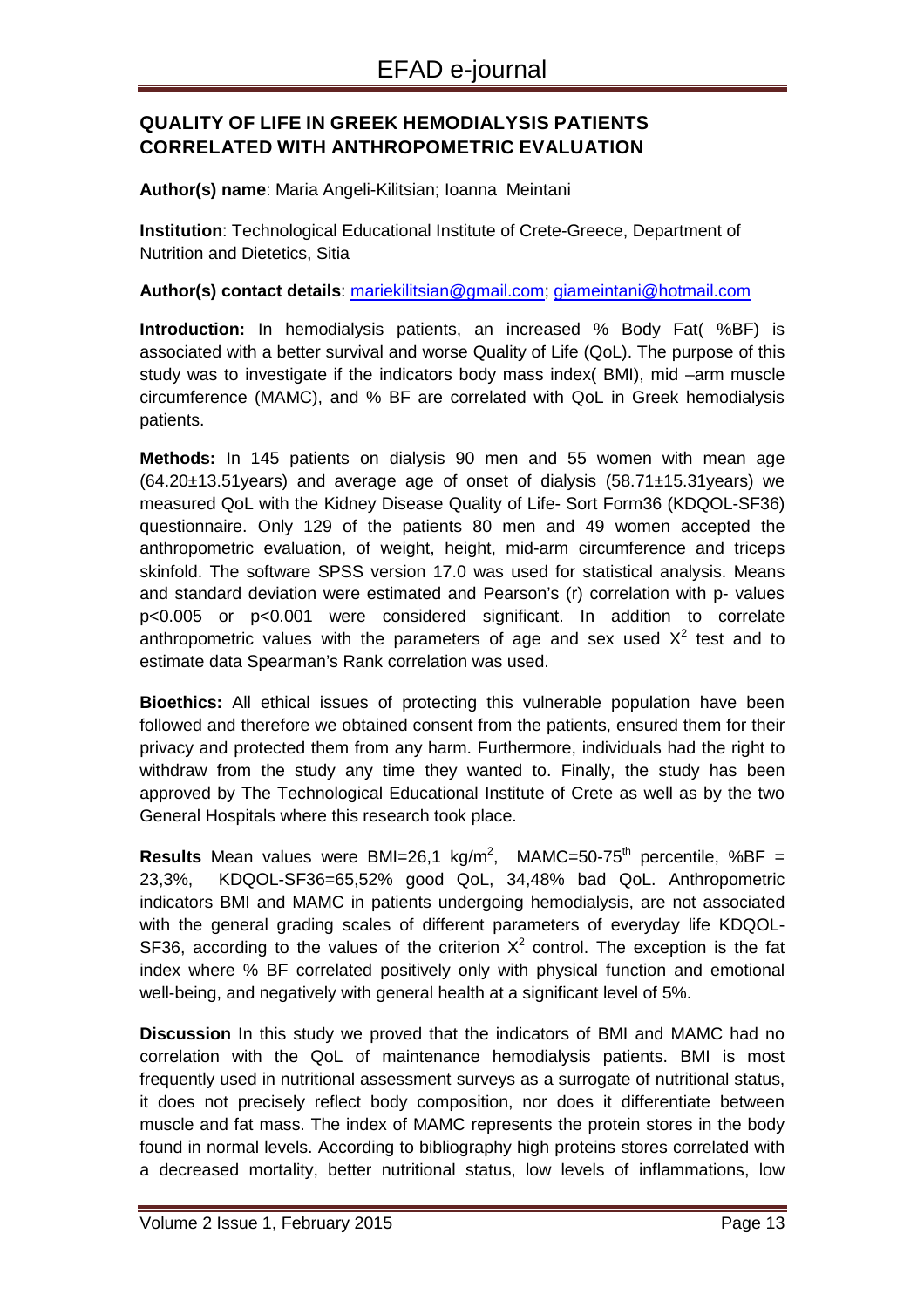edema of muscle mass but in our study did not correlate with Quality of Life. The percentage of % BF showed correlation in three dimensions of KDQOL-SF36 in physical functioning, general health and emotional well-being. Specifically patients with high fat mass had better physical functioning than patients with low and normal levels. Increased fat mass would not be expected to improve physical functioning and may in fact have a direct negative effect on functioning but it is possible that additional fat stores have protective role against catabolism and inflammation that have been associated with End Stage Renal Disease (ESRD). Poor general health in hemodialysis patients correlated with an increased %BF as an independent risk factor for degraded survival. Patients with an increased %BF are often sick, show probability of diabetes and cardiovascular disease as opposed to patients with low %BF. Counseling might help hemodialysis patients reduce body weight, improve their general health and reduce the risk of the comorbid diseases. Patients with low, normal and high fat mass correlated positive with good emotional well-being. These patients felt happy, calm and peaceful. The fact that in our study the 67.2% of the patients in Greece showed a good QoL may be correlated positively with the good emotional well-being.

**Conflicts of interest & Acknowledgements:** The authors had no conflicts of interest or ethical issue. We would like to thank all the patients in hemodialysis as without their cooperation we could not complete the survey. Additional our Technological Education Institute of Crete and our contributors for their support.

#### **Key References:**

- Johansen K., et al: Association of body size with health status in patients beginning dialysis. Am J Clin Nutr 2006; 83: 543-9
- Kalantar –Zadeh K., et al: Associations of body fat and its changes over time with quality of life and prospective mortality in hemodialysis patients. Am J Clin Nutr 2006; 83: 202-210
- Kontodimopoulos N., et al.: Measuring health-related quality of life of Greek dialysis patients with the KDQOL-SF. Archives of Hellenic Medicine 2007, 24(6): 590-599

**Key Words:** %Body fat, KDQOL, hemodialysis, MAMC, physical functioning

**Contributors**: Charonitaki Aikaterini, Markaki Anastasia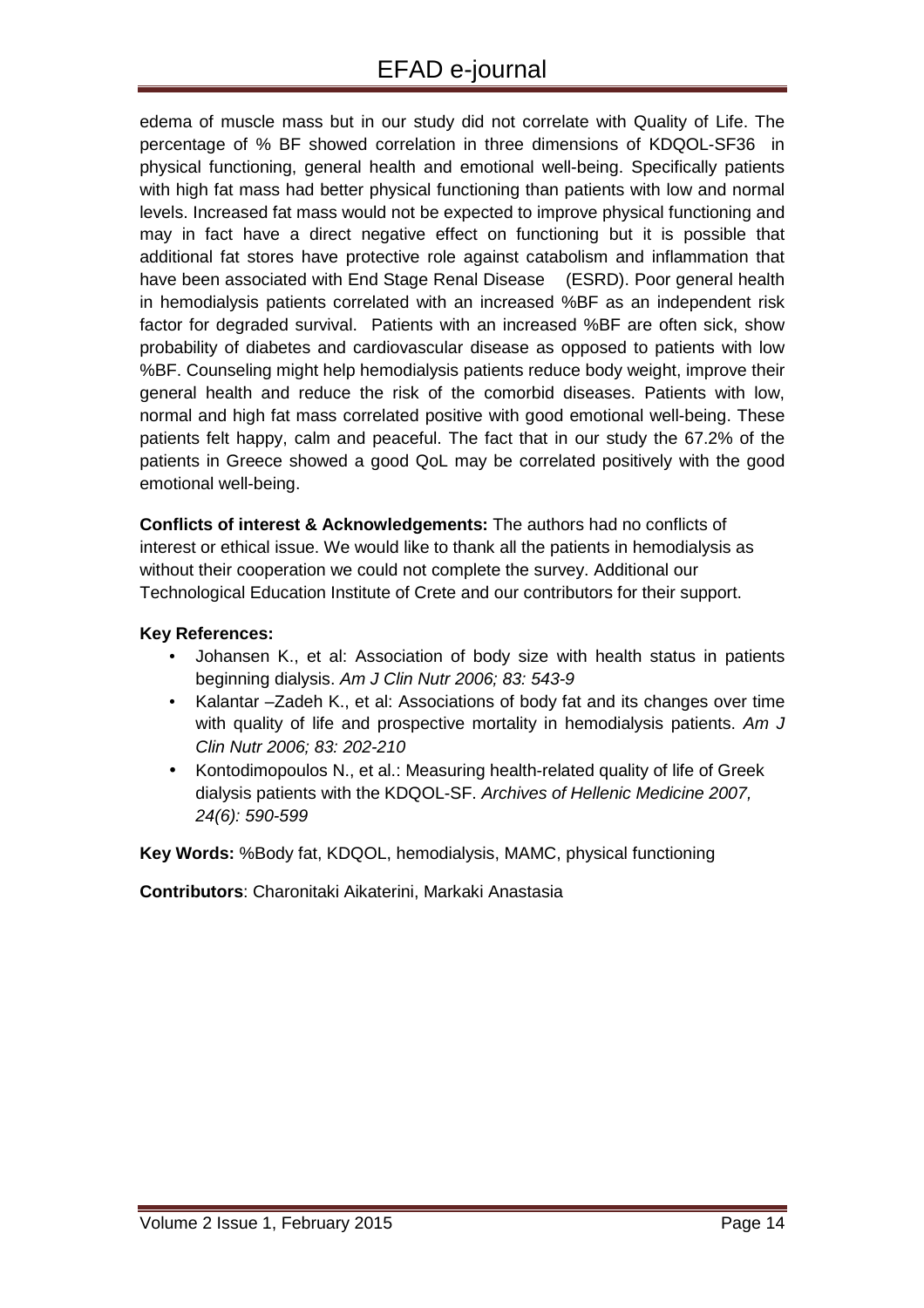# **SYSTEMATIC TYPE REVIEW OF PROSPECTIVE STUDIES ON DAIRY CONSUMPTION AND BREAST CANCER RISK IN WOMEN**

#### **Author(s) name**: Chloe Bean

**Institution**: Department of Nutrition and Dietetics, London Metropolitan University, London, United Kingdom

#### **Author(s) contact details**: chb0683@my.londonmet.ac.uk

**Introduction:** Breast cancer (BC) is the most commonly diagnosed cancer among women and there is a need to identify modifiable dietary risk factors, to prevent this disease. The association between dairy product consumption and risk of BC has been investigated, but evidence is limited and inconsistent.

**Aim and objectives:** The aim of this review was to conduct a systematic literature research of prospective studies, that investigated the link between dairy consumption among adult women and BC risk; published only after the recent World Cancer Research Fund/American Institute for Cancer Research (WCRF/AICR) Continuous Update Project (CUP) review, in order to update the evidence presented in the WCRF/AICR CUP 2010 report.

**Methods:** Systematic literature searches were conducted using four electronic databases (PubMed, Web of Knowledge, Science Direct and The Cochrane Library) to identify relevant research published between June 2008 and November 2013. Retrieved articles were checked for relevance using predetermined eligibility criteria. Only cohort, case-cohort and nested case-control studies in which data on dairy intake was collected prospectively, before BC occurrence were included to avoid recall bias. The references of studies that fulfilled eligibility criteria were hand searched to identify further relevant studies.

**Bioethics:** This dissertation was approved by the Research Ethics Review Panel of the Faculty of Life Sciences, London Metropolitan University, London, United Kingdom in December 2013.

**Results:** Of 167 articles retrieved, ten studies fulfilled the eligibility criteria: nine cohort studies and one nested case-control study. All studies showed limited or a non-consistent pattern of an increased or decreased BC risk with high compared to low intake of total dairy products (TDP), milk, cheese, yogurt, butter, ice cream, calcium, conjugated linoleic acid (CLA) or fat (from milk), of which, only three studies demonstrated statistically significant associations. One study of the European Prospective Investigation into Cancer and Nutrition (EPIC) project demonstrated that butter increased BC risk in premenopausal women. In two separate studies conducted in Sweden and Norway; TDP and white cheese respectively, demonstrated protection against BC in both premenopausal and postmenopausal women. The seven remaining studies found no statistically significant association between dairy intake and BC risk.

**Discussion:** In the present systematic review there is limited and inconsistent evidence to suggest that a diet high in dairy, or particular dairy products, as compared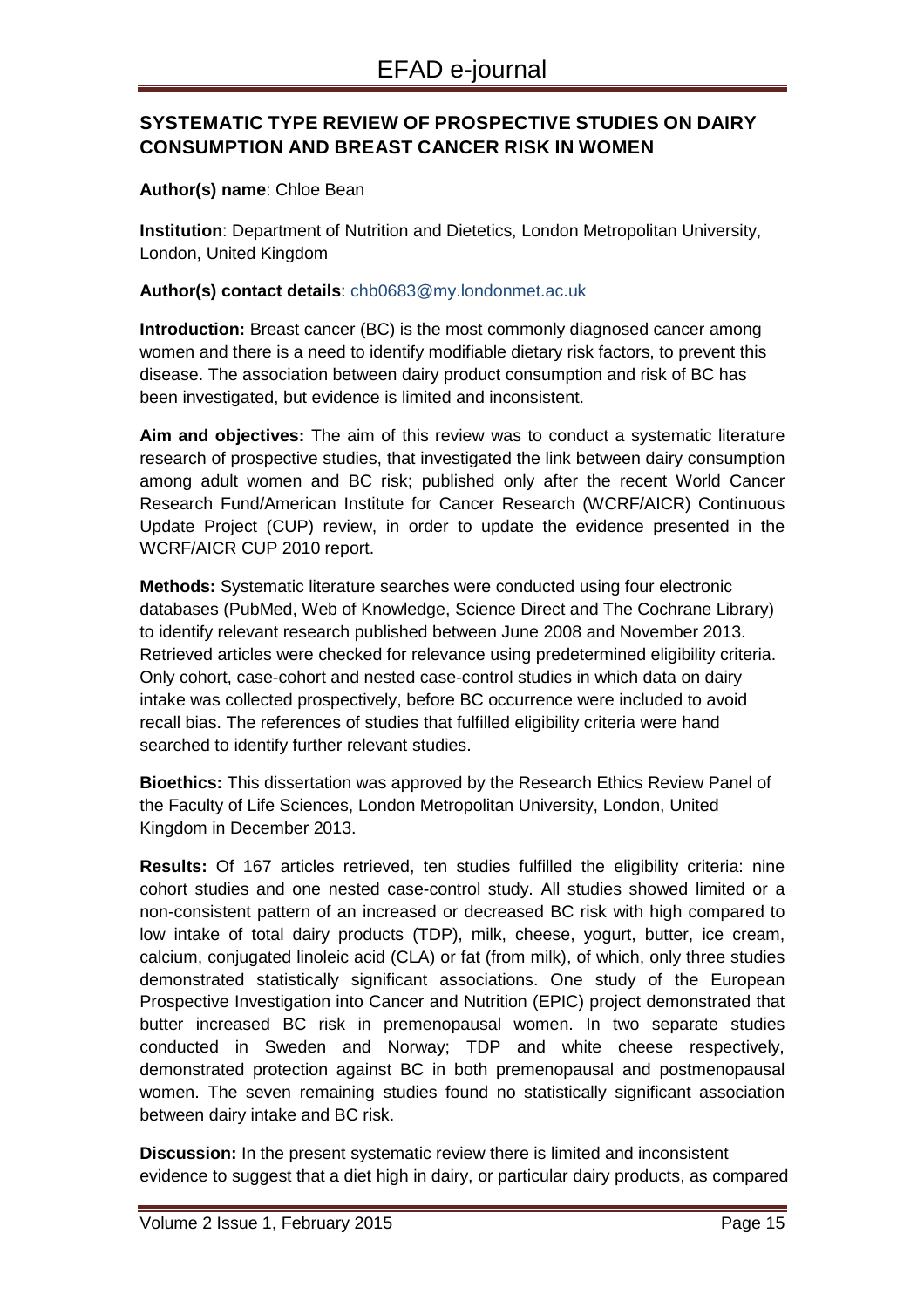to a low or non-dairy diet, influences BC risk in women. This conclusion is in line with findings from the most recent WCRF/AICR CUP 2010 report. Further high-quality large prospective cohort studies that use more consistent methodologies, including detailed and multiple assessment of dairy intake and adjustment for more confounding factors, are needed to clarify the role of both overall dairy intake and specific types of dairy products on BC risk.

**Conflicts of interest & Acknowledgements**: The author declares no conflicts of interest. The author acknowledges Elaine Mealey (RD), academic supervisor, for her guidance and support.

#### **Key References:**

- WHO. (2012). GLOBOCAN 2012: Breast Cancer Estimated Incidence, Mortality and Prevalence Worldwide in 2012. Available at: http://globocan.iarc.fr/Pages/fact\_sheets\_cancer.aspx
- WCRF/AICR. (2007). Food, Nutrition, Physical Activity, and the Prevention of Cancer: a Global Perspective. Washington DC: AICR, 2007.
- WCRF/AICR. (2010). WCRF/AICR Systematic Literature Review Continuous Update Report: The associations between food, nutrition, physical activity, and the risk of Breast Cancer. Available at: http://www.dietandcancerreport.org/cancer\_resource\_center/downloads/cu/Br east-Cancer-SLR-2008.pdf

**Key Words:** Systematic literature review; Breast cancer; Risk; Dairy

**Contributors**: N/A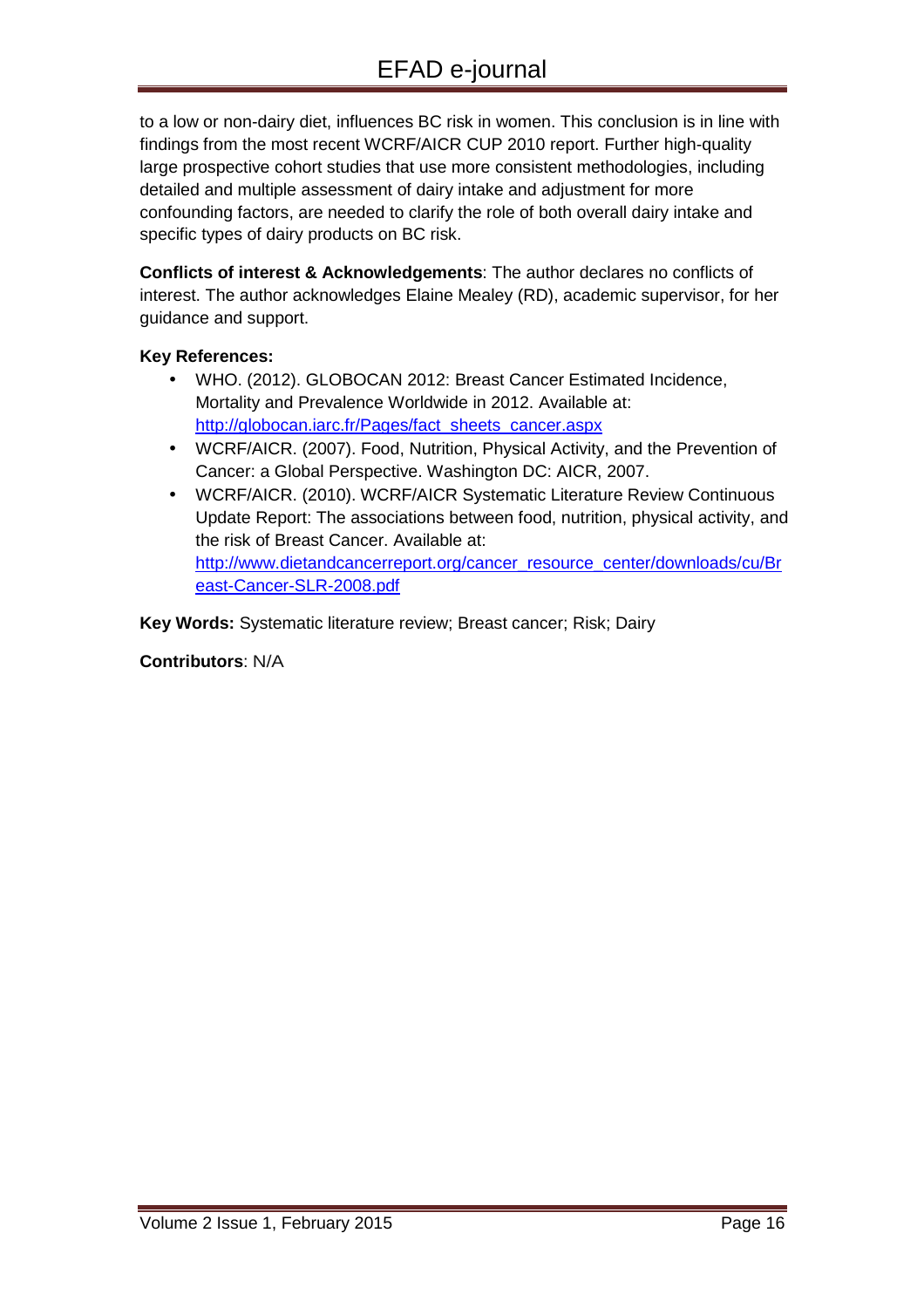# **DIETETIC APPROACH TO VEGANISM: THE VEGAN DIET IN DIETETIC TRAINING AND LIFELONG LEARNING. STATUS QUO AND PERSPECTIVES.**

**Author(s) name:** Petra Michaela Frühwirth

**Institution:** FH JOANNEUM Bad Gleichenberg (Austria), University of Applied **Sciences** 

**Author(s) contact details:** petra.fruehwirth@gmx.at

**Introduction:** Statistical data as well as phenomena such as the increasing number of vegan products for sale, vegan supermarkets and vegan restaurants suggest that there is a rising number of people who go vegan in Austria. Therefore, it can be assumed that veganism is playing a more important role in the field of dietetics. This thesis therefore aims at finding out whether dietitians in Austria feel competent dealing with veganism in their professional lives, and explores how much relevant nutritional knowledge they have gained in their tertiary training, in on-the job training measures, or through non-institutional training. Finally, it addresses the question whether dietitians in Austria presently see a need for more specialized education on veganism.

**Methods:** An online questionnaire with 45 questions (the questionnaire tool was Limesurvey) was developed and a pre-test was conducted. The online questionnaire was sent via e-mail to all members of the Austrian Association of Dietitians who work as dietitians (n=832). Furthermore, dietetic students in their 6th semesters (at three different Universities of Applied Sciences, n=58) were asked to complete the questionnaire. Only students of the 6th semesters were allowed to participate in the survey, in order to make sure that they have already had their lectures regarding the vegan diet. Altogether 260 subjects participated in the survey. However, only 204 completed questionnaires were returned and included in the analysis. Data were analysed with the aid of the Statistical Package for Social Sciences (SPSS). A frequency analysis was performed and contingency tables were constructed. Answers to open questions were categorised according to main content. Additionally, literature was reviewed for relevant information (PubMed, library catalogues, Internet).

**Results:** (n=204) 86.6% have learnt about nutritional aspects regarding veganism during their training. 24.5% gained nutritional knowledge on this topic through further education. However, the range of knowledge that dietitians obtained on the topic of veganism through these various learning opportunities varies widely: 60.8% have read up on veganism in their time off. 71.6% consider it necessary to improve training on veganism in the dietetic academic programmes. According to 56.9% it is necessary to specialize in this field in order to provide adequate dietetic services to vegan clients.

**Discussion:** Although the majority of Austrian dietitians have learnt about veganism in their training or elsewhere, more than 70% see a need for more intensive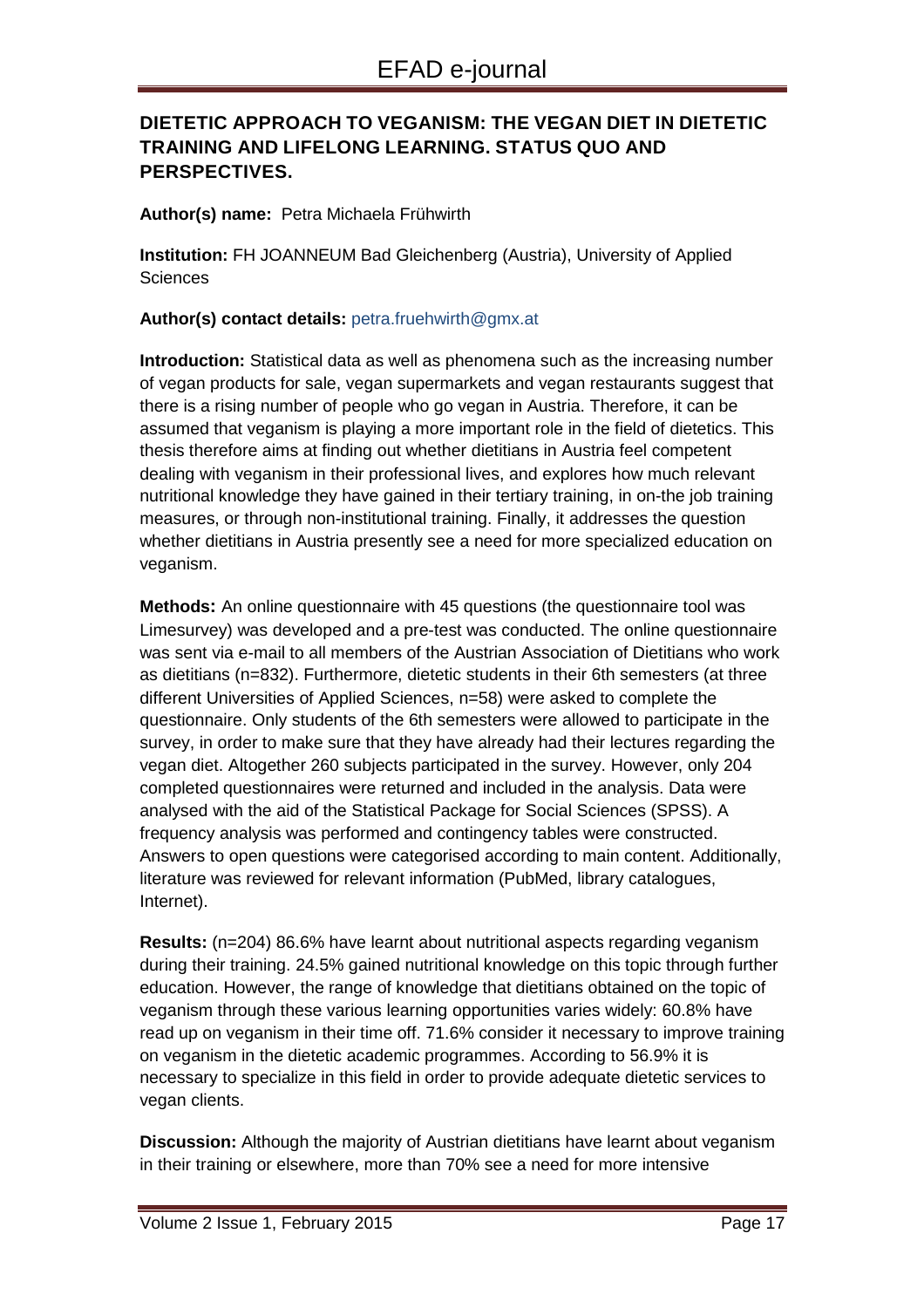education about the topic both at university and in lifelong learning measures. These results corroborate the findings in the literature. It seems to be necessary to specialize in veganism in order to counsel vegans adequately.

**Conflicts of interest & Acknowledgements**: The author declares no conflicts of interest.

### **Key References:**

- American Dietetic Association. (2009). Position of the American Dietetic Association: Vegetarian Diets. Journal of the American Dietetic Association, 109, 1266-1282. doi: 10.1016/j.jada.2009.05.027
- Leitzmann, C. (2010). Alternative Kostformen. In Biesalski, H., Bischoff, C. & Puchstein, C. (Hg.), Ernährungsmedizin. (4. vollständig überarbeitete und erweiterte Aufl., S.1079-1087). Stuttgart: Georg Thieme Verlag.
- Mangels, R., Messina, V. & Messina, M. (2011). The Dietitian's Guide to Vegetarian Diets. Issues and Applications. (3. Auflage). Sudbury: Jones & Bartlett Learning.
- Messina, V. & Mangels, A. (2001). Considerations in planning vegan diets: Children. Journal of the American Dietetic Association, 101(6), 661-668. Download vom 01. April 2014, von http://www.sciencedirect.com/science/journal/00028223

**Key Words** (3-5)**:** veganism, vegan diet, dietetic training, life long learning

**Contributors:** Daniela Grach, Elisabeth Fattinger, Veronika Rechberger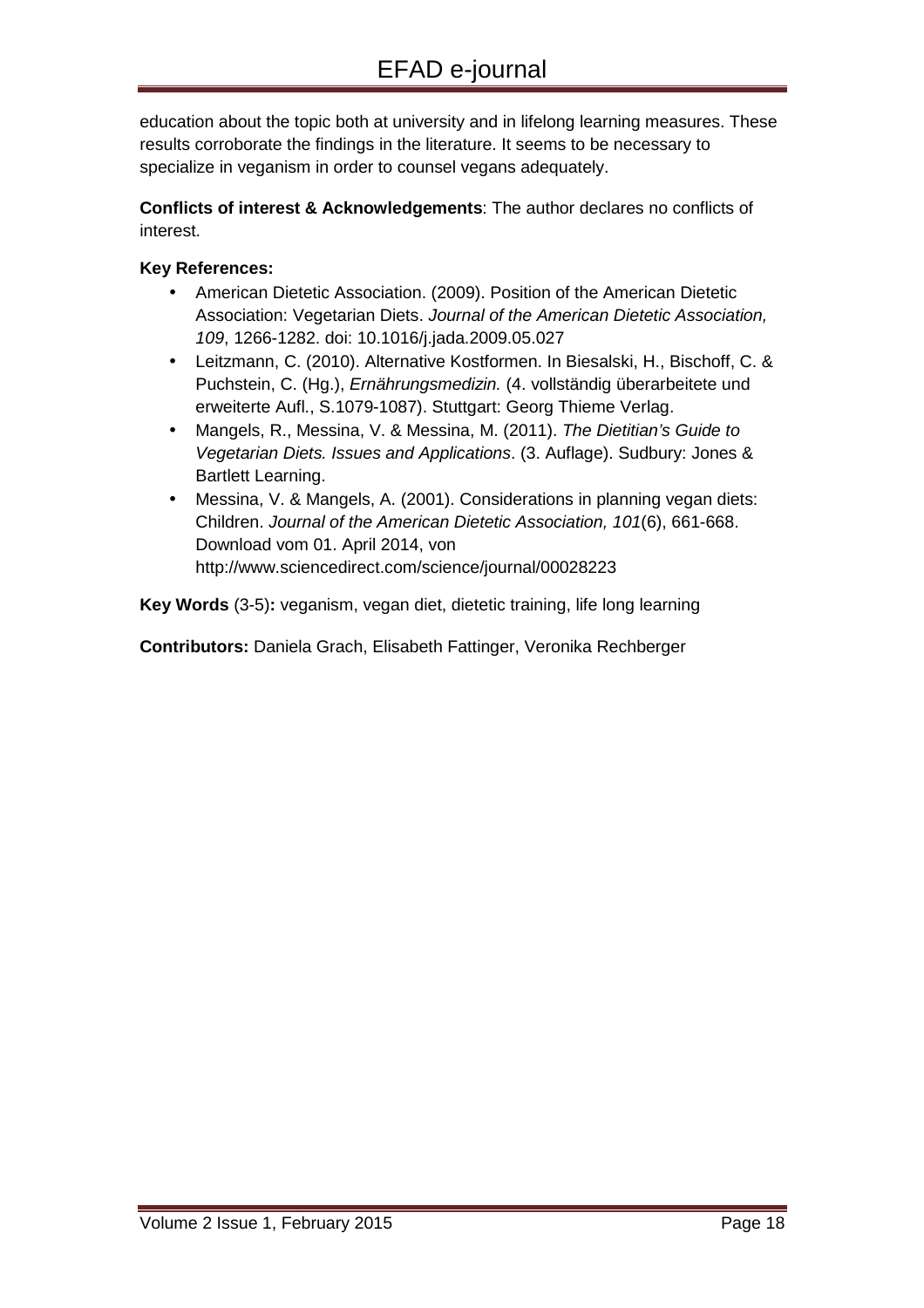# **EFFECTIVELY COMMUNICATING NUTRITIONAL ASSESSMENT INFORMATION TO CLIENTS, TAKING IN ACCOUNT THEIR LEVEL OF HEALTH LITERACY**

**Author name:** Samantha Hammen

**Institution:** The Hague University of Applied Sciences, The Hague, The **Netherlands** 

**Author contact details:** samantha.hammen@gmail.com

**Introduction:** The Hague University of Applied Sciences has a Nutritional Assessment Facility (NAF), where clients can undergo classic anthropometric and more advanced technological nutritional assessment methods such as bioimpedance analysis, air displacement plethysmography and indirect calorimetry. Using advanced devices requires a strategy on how outcomes can be effectively communicated to clients. Health literacy, the ability to obtain process and understand health information to improve or maintain good health, is a factor for effective communication. The level of health literacy dependents on intrinsic factors such as level of education and culture, as well as extrinsic factors. Health educators can influence extrinsic factors, by adapting the complexity of verbal language and written communication including print materials to the level of their clients. The goal of this study was to gain information about the clarity and applicability of printouts of the devices and the verbal nutritional assessment communication by trained student health educators in the NAF.

**Methods:** A communication training and an instruction manual for health educators was developed. The printouts of the devices were analyzed to develop a results summary for clients. Only voluntary healthy participants were included. The participants (n=16, 18-29 year, BMI 20-25 kg/m<sup>2</sup>) underwent four types of measurements on body composition and resting metabolic rate at the NAF. A halfstructured interview was held with each participant about their opinion on the communication skills of the performing health educator, the result printouts of the devices compared to the developed results summary and the clarity and applicability of the health information that was given both verbally and in writing. Data was analyzed using the grounded theory. Interviews were transcribed, coded, labeled, grouped and analyzed using the software package ATLAS.ti (version 7).

#### **Bioethics:** N/A

**Results:** Three Nutrition and Health student health educators received a training involving avoiding medical jargon, dialog structure, conceptualizing information and language complexity. The majority of the study population was positive about the communication skills of their health educator, the clarity and applicability of the verbally given health information and the developed result overview. A minority preferred to take the device printout home to re-read, whereas the rest preferred the result overview. Complex terms and parameters, use of foreign language and layout were reasons to dislike the device printouts. For more than half of the participants the outcomes were a confirmation of their health. Six people used the outcomes to direct changes in their lifestyle, by exercising more, counting calories or eating healthier.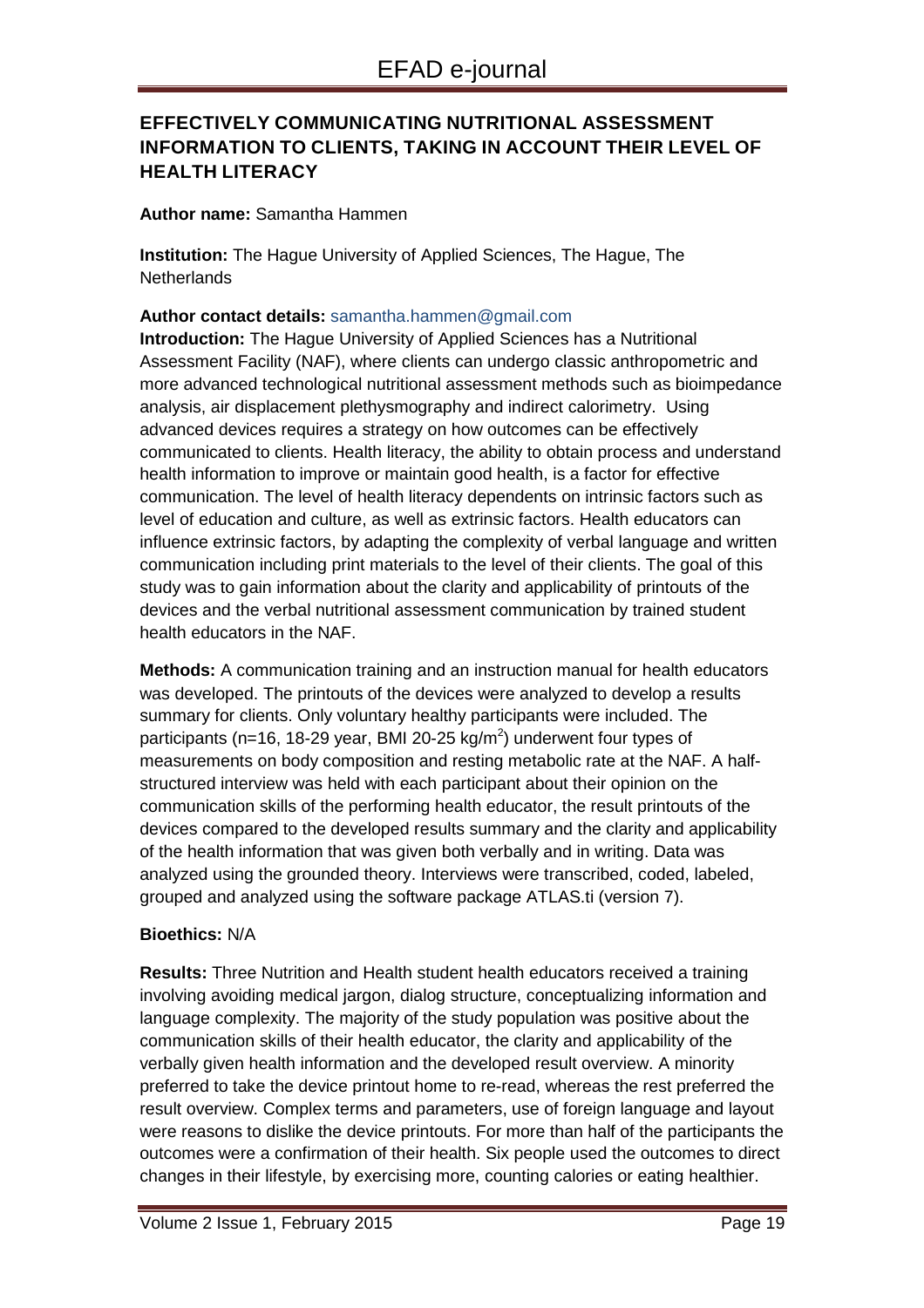**Discussion:** The participants were all Dutch native speakers. Non-native speakers require more and different focus concerning health literacy. The health literacy theory is under discussion by scientists internationally as it appears to be of great influence on public and individual health. For the Dutch government health literacy isn't a policy issue yet. Registered dieticians can optimise their practice and set an example by incorporating health literacy into their communication strategies.

**Conflicts of interest & Acknowledgements**: The author declares no conflicts of interest.

#### **Key References:**

- Baker DW. The Meaning and the Measure of Health Literacy. Journal of General Internal Medicine 2006;21(8):878-883.
- Roter DL. Oral literacy demand of health care communication: Challenges and solutions. Nurs Outlook 2011 0;59(2):79-84.
- Sørensen K, Van dB, Fullam J, Doyle G, Pelikan J, Slonska Z, et al. Health literacy and public health: a systematic review and integration of definitions and models. BMC Public Health 2012 01/25;12:80-80.

**Key Words:** Health Literacy, Communication, Health education, Nutritional Assessment

**Contributors:** Dorien W. Voskuil, Matthijs Fleurke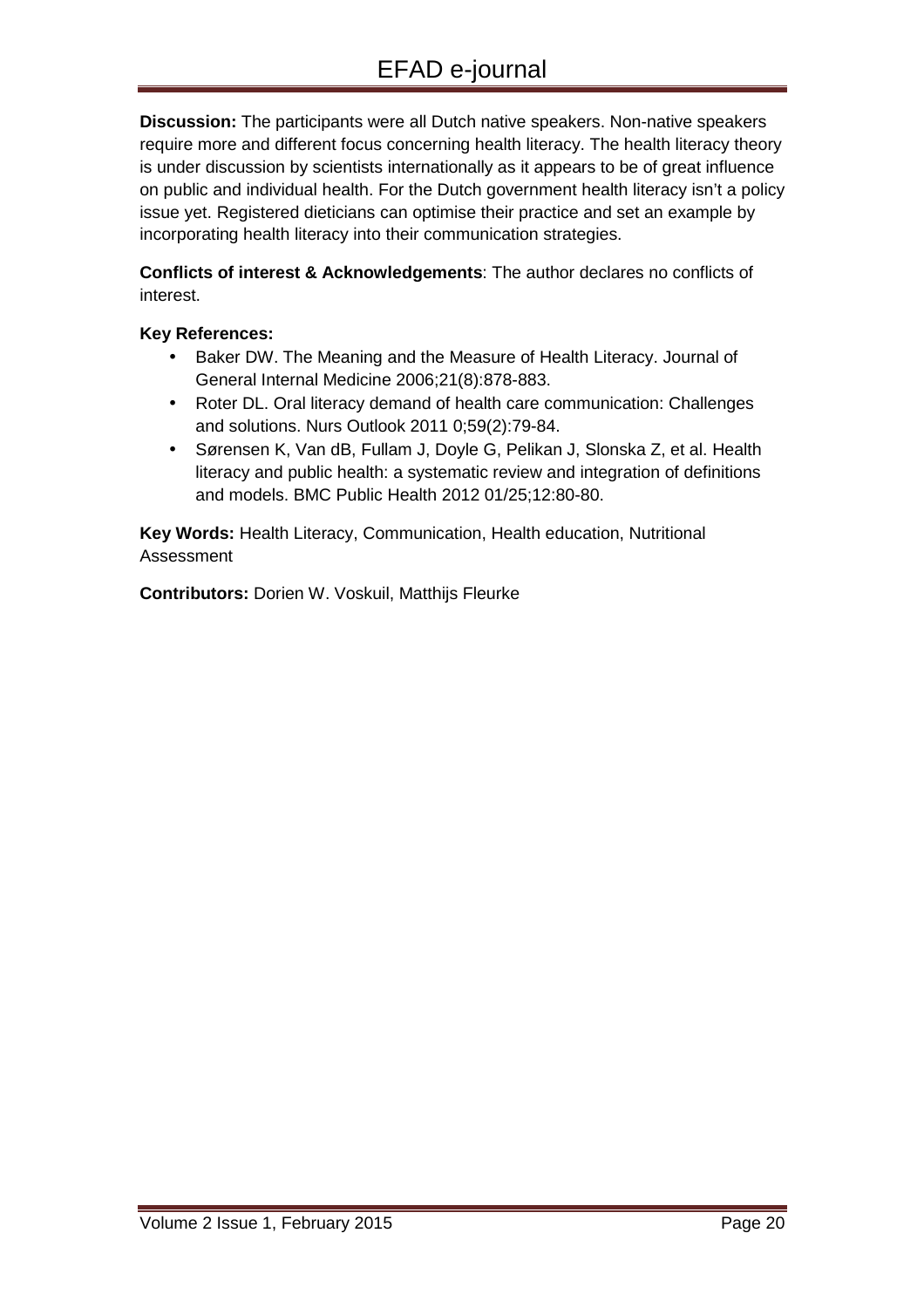# **THE INFLUENCE OF BUTTER FLAVOUR ON THE PREFERENCE OF FATTY FOOD**

#### **Author(s) name:** Lisa Knoll

**Institution:** FH JOANNEUM Bad Gleichenberg, Institut Diätologie

#### **Author(s) contact details:** LisaMaria.Knoll@edu.fh-joanneum.at

**Introduction:** In Austria butter is a popular type of fat. It is used as a spread as well as for cooking. However, a high consumption of animal fat can increase the risk of cardiovascular diseases, why the use of vegetable fat is recommended. Manufacturers have already tried to simplify the implementation of these recommendations and produced canola oil which is enriched with butter flavour. The aim of this bachelor's thesis is to examine the influence of the taste of butter on the choice of different kinds of food, if vegetable oil with butter flavour is an appropriate alternative to the conventional dairy product and if it should be recommended to patients in the daily consulting activities of a dietician to facilitate a decrease of the consumption of butter.

**Methods:** A sensory test was performed by a panel of untrained volunteers (n=30) in a sensory laboratory. They had to taste a puree made of potatoes and carrots which was enriched either with butter, canola oil or canola oil with butter flavour and then sorted it by individual preference. In addition they filled in a questionnaire with which the habits concerning the use of the different kinds of fat were ascertained. It focused on the preparation of mashed potatoes or vegetables as a warm side dish. The statistical evaluation was done using the "Friedmann-Test", which provides the critical values of the chi-squared test.

**Bioethics:** The procedures followed were in accordance with the Helsinki Declaration as revised in 1983. It was submitted to the Ethics Committee of the Medical University of Graz.

**Results:** The most popular puree was prepared with butter. 73 % of the volunteers preferred this taste. 20 % favoured the canola oil with butter flavour but only 7 % the canola oil. A statistical significance for a preference could only be shown between the butter and the canola oil with butter flavour and between the butter and the canola oil. In both cases the error probability is both less than  $5\%$  (p < 0.05) and 1 % (p < 0.01). According to the results of the questionnaires butter is also preferred when it comes to the preparation of mashed potatoes or carrots as a warm side dish.

**Discussion:** The taste of fat, especially the taste of butter, plays an important role in the selection of fatty food. However, it is not the only and crucial factor. Despite the fact that one of the vegetable oils contained a butter flavour, the natural butter was preferred more often. It is reasonable to presume that there are other factors, such as texture or mouthfeel, which influence the preference of meals with high fat content.

**Conflicts of interest & Acknowledgements**: The author declares no conflicts of interest.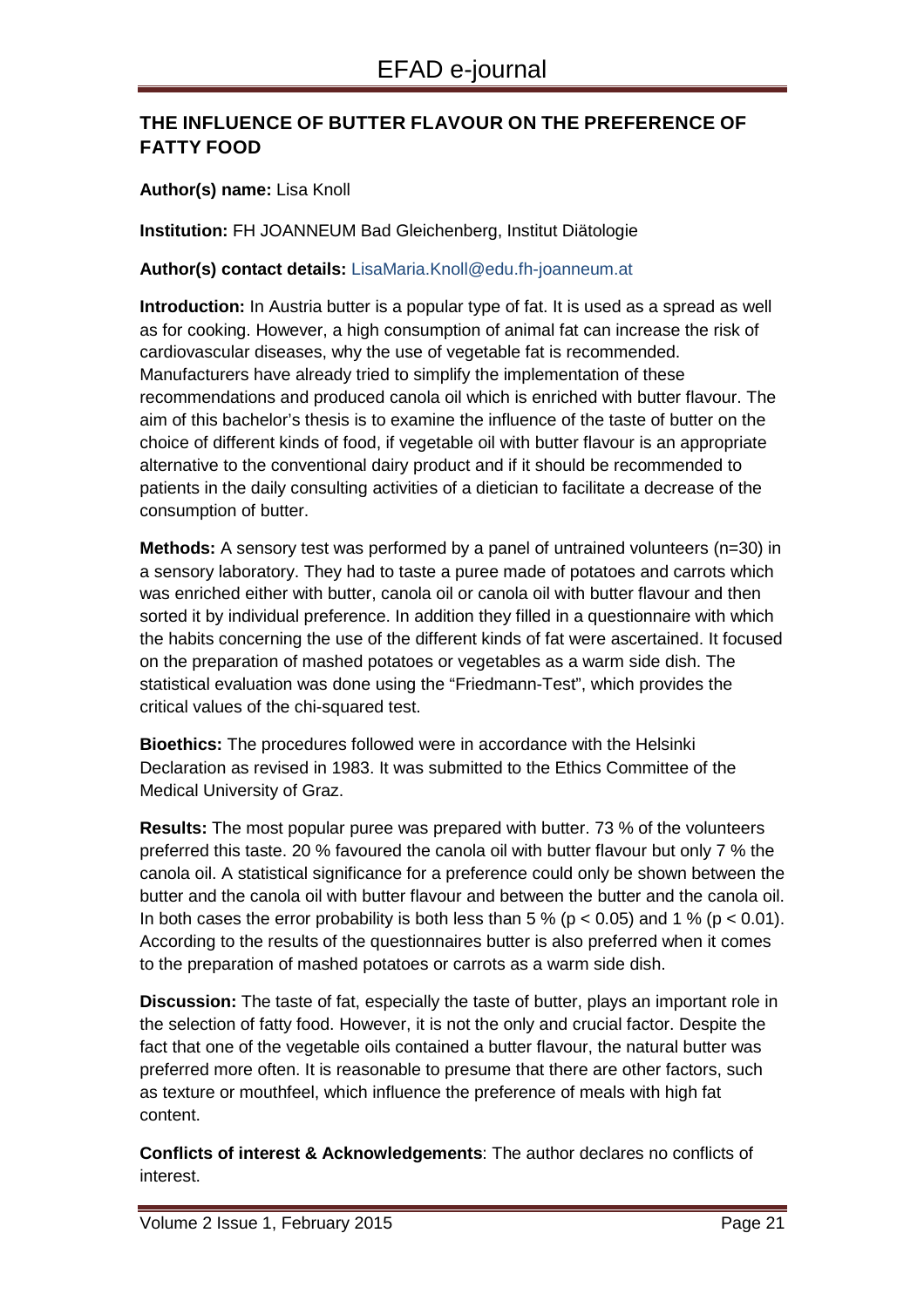#### **Key References:**

- Martínez-Ruiz, N., López-Díaz, J., Wall-Medrano, A., Jiménez-Castro, J. & Angulo, O. (2014). Oral fat perception is related with body mass index, preference and consumption of high-fat foods. Physiology & Behavior, 129, 36-42. doi: 10.1016/j.physbeh.2014.02.010.
- Engelen, L., de Wijk, R., Prinz, J., Janssen, A., Weenen, H. & Bosman, F. (2003). The effect of oral and product temperature on the perception of flavor and texture attributes of semi-solids. Appetite, 41(3), 273-281. doi: 10.1016/S0195-6663(03)00105-3.
- Anderson, S., Franko, J., Wells, J., Lukomska, E. & Jean Meade, B. (2013). Evaluation of the hypersensitivity potential of alternative butter flavorings. Food and Chemical Toxicology, 62, 373-381. doi: 10.1016/j.fct.2013.08.053

**Key Words:** taste of fat and food selection, texture and food selection, preference of butter

**Contributors:** Susanne Maunz, Elisabeth Pail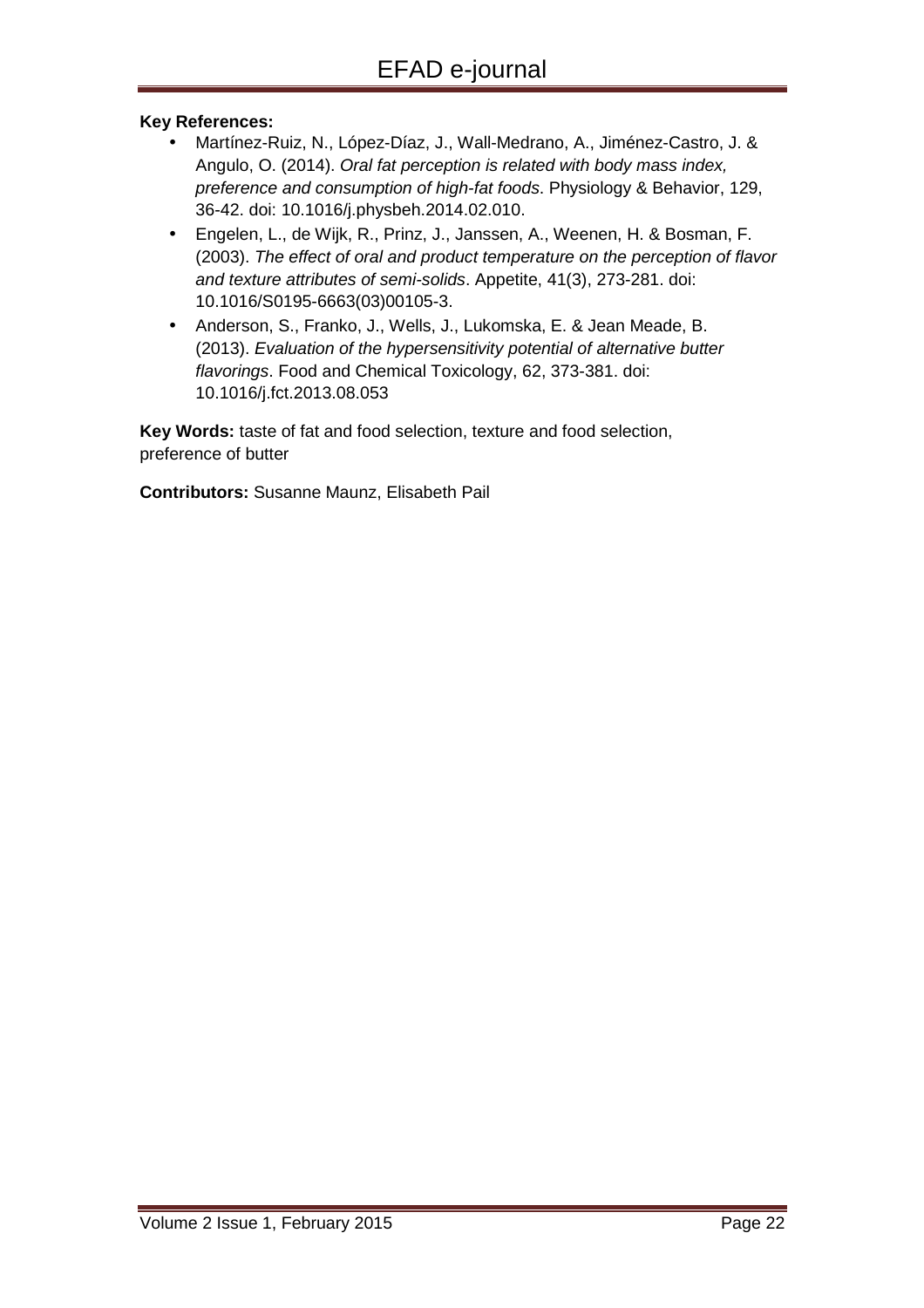# **VEGANISM AND SOY ALLERGY. COMPOSING A SUITABLE AND BALANCED VEGAN DIET**

#### **Author(s) name:** Johanna Priem, Petra De Walsche

#### **Institution:** ODISEE Technologiecampus Gent

#### **Author(s) contact details: joke.priem@telenet.be; petra.dewalsche@skynet.be**

**Introduction:** Vegans don't consume meat, fish, dairy products, eggs or any other products which are derived from animals. Soy beans have a high amount of proteins of high biological quality and are an important ingredient in a vegan diet because they can replace animal based products. However for some people, soy can cause an allergic reaction. In these cases an elimination diet is needed. The aim of the study is to investigate the prevalence of soy allergy in vegans and to examine if it is possible to compose a suitable and balanced weekly vegan menu without soy.

**Methods:** Two hundred forty-five vegans were interviewed in a survey made through google drive. The target group was found via websites, mails and flyers distributed at the Healthpro/Vitasana exhibition, in vegetarian shops and restaurants and via the vegetarian organization EVA vzw. The prevalence of allergies, the consumption of soy foods and alternatives to soy foods and daily food habits were recorded and analysed. Five respondents with soy allergy were contacted and asked to further cooperate. A dietary history was taken from one respondent with soy allergy. Based on information from the dietary history, a weekly vegan menu was composed and the nutritional content was calculated using the food program NubelPro.

#### **Bioethics:** /

**Results:** The survey showed 3% of the respondents were allergic to soy. This result is higher than the prevalence of soy allergy in the literature where it is estimated to be lower than 0.1 %. According to the dietary history, the weekly diet did not varied much and the amount of food intake was insufficient. Furthermore heated and fermented soy were still tolerated. Therefore a weekly vegan menu without soy was composed for a fictional person with soy allergy. This vegan weekly menu without soy contained all essential nutrients with exception of vitamin B12. This result was obtained by making good combinations of protein sources as legumes or wheat germs with grains, nuts, seeds and kernels. An adequate amount and various types of food were used. Furthermore foods enriched with vitamins and minerals helped achieving a balanced and suitable vegan diet without soy. With the information from the survey, the exhibition and the websites a products list was created, containing sources of proteins, essential fatty acids, minerals and vitamins. Furthermore a brochure was prepared with practical tips based on the results of this study and taking into account the dietary guidelines of VIGEZ.

**Discussion:** There are no data about the method used for the diagnosis of soyallergy in the respondents. This knowledge is needed to confirm the results of 3% respondents with soy allergy. When soy is eliminated from the vegan diet careful food combinations should be made to prevent malnutrition. The knowledge of vegans about these combinations was not estimated in the survey and therefore not known.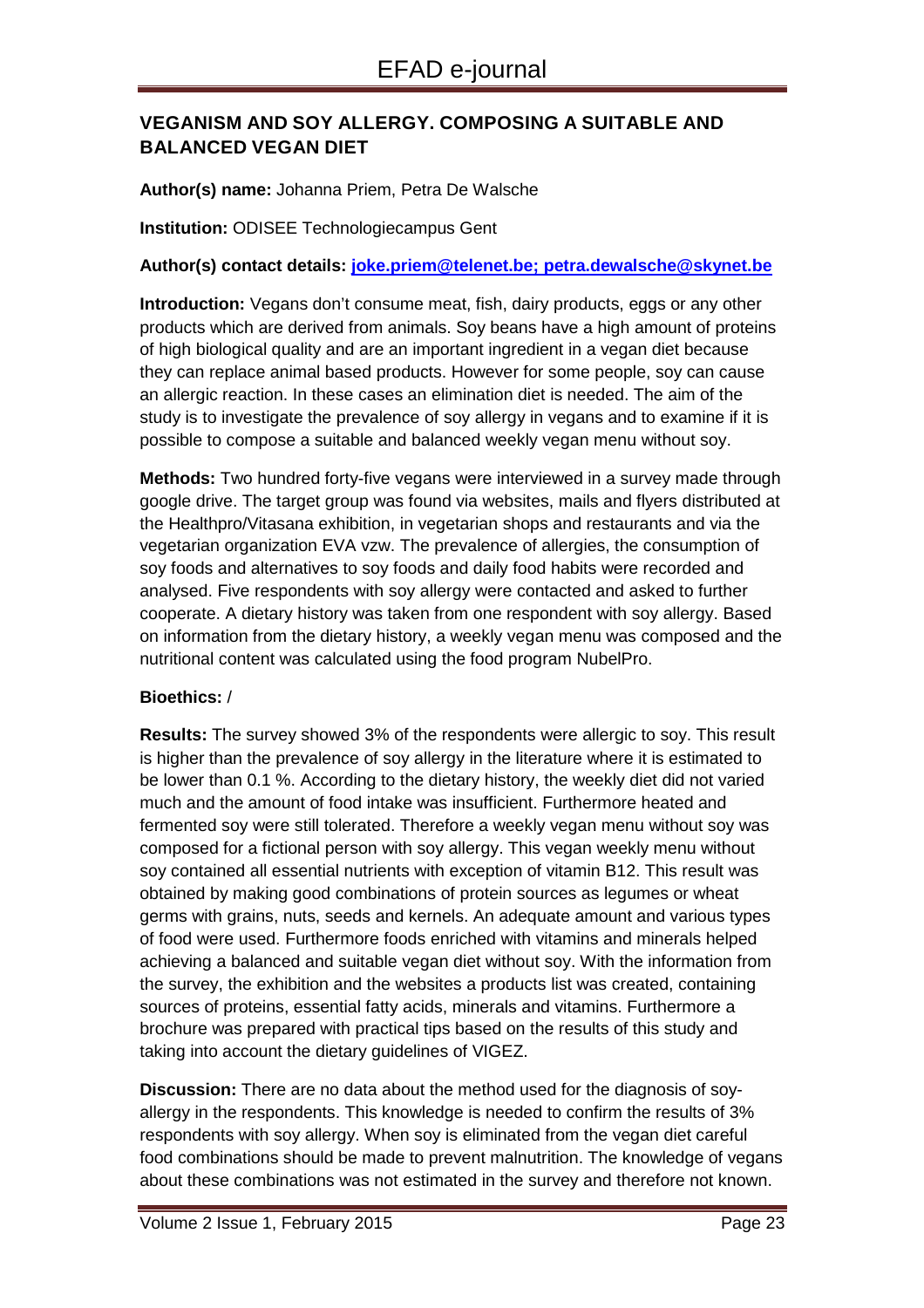Some vegans (10 % of the respondents) don't eat soy even if they aren't allergic to it. Being well informed about the importance of soy or how to replace soy is important to prevent shortages of nutrients.

**Conflicts of interest & Acknowledgements:** There are no conflicts of interest.

#### **Key References:**

- De Bruyne R., Voedselallergieën bij kinderen: de juiste diagnose voor de juiste behandeling, 2013, Nutrinews  $(4)$ : 10 - 12.
- Messina V., Mangels R., Messina M., The dietitian's Guide to Vegetarian Diets: Issues and Applications. Sudbury, Massachusetts, Jones and Bartlett Publishers, 2004, 587 pages.
- Taylor, S.L., Estimating prevalence of soy protein allergy, found on the internet 13/02/2014 (www.soyconnection.com).

**Key Words** (3-5)**:** veganism, soy, allergy

**Contributors:** Evelyne Mertens, Stephanie Hennekam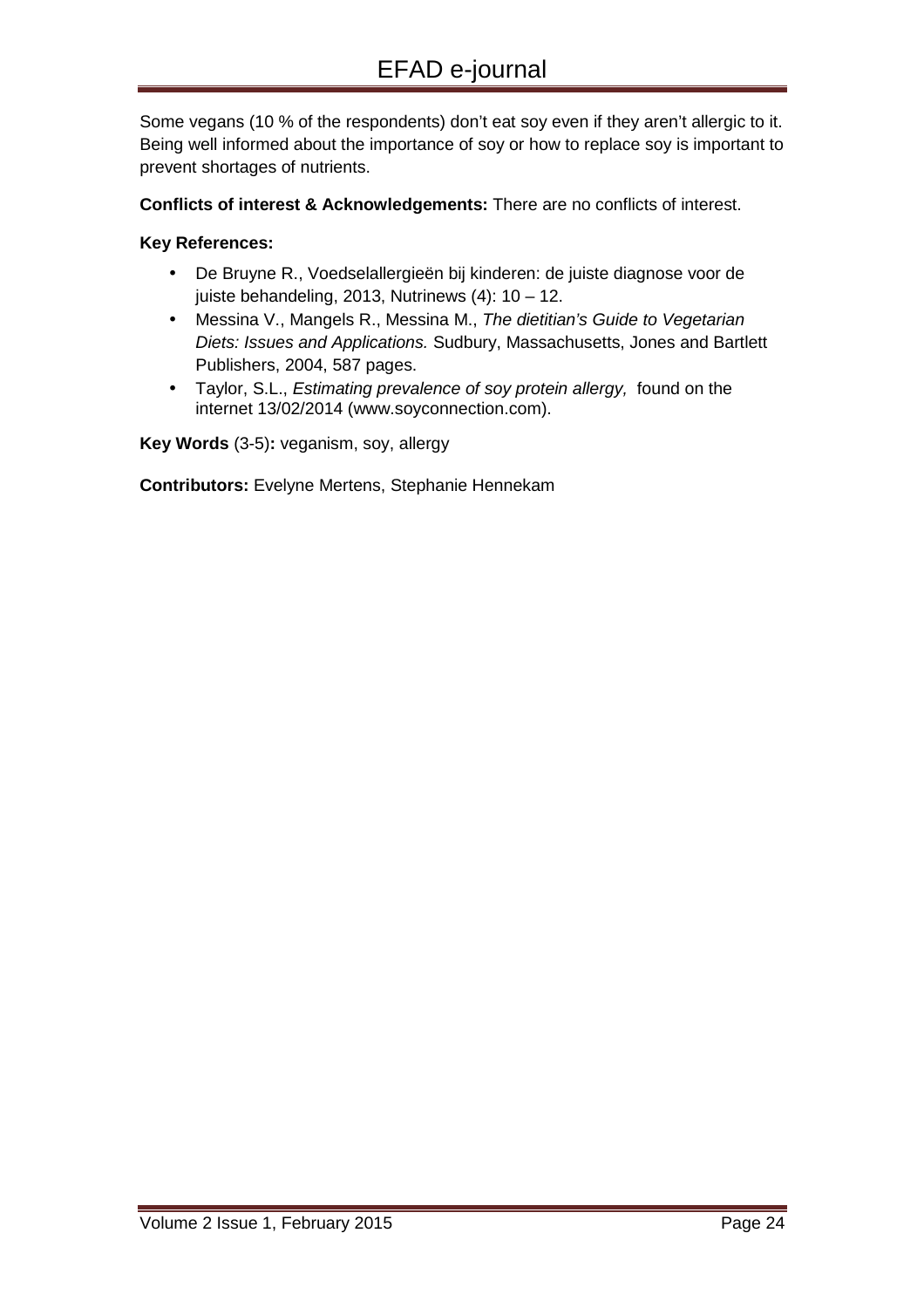# **RESEARCH ON THE (EFFECTIVE) FOOD INTAKE AT THE DEPARTMENT OF ACUTE GERIATRICS OF THE GHENT UNIVERSITY HOSPITAL**

**Author(s) name:** Lieselotte Thyssen and Laura Van Durme

**Institution:** KaHo Sint-Lieven, Ghent

**Author(s) contact details:** lieselotte\_thyssen@hotmail.com, laura.van.durme@telenet.be

**Introduction:** The problem of malnutrition with geriatric patients increases. The study Nutriaction II, of which the results were announced in august of the year 2013, presents this fact clearly. This study investigated the nutritional status of 3641 Belgian people above the age of 70, living at home or in a retirement home in Belgium. The study Nutriaction II noted that 45 % of the screened seniors above the age of 70, have the potential risk to end up with malnutrition. Actually 12% of the screened elderly were suffering from malnutrition. This problem keeps on rising by the increase of aging.

To bring attention to this problem, the Ghent University Hospital (in Belgium) decided to perform a screening at their geriatrics department. The aim was to use a random check to take a closer look at the food intake of the hospitalized geriatric patients. Besides this research, there was also an examination on the offer of nutritional profiles for the patients of the geriatrics department in the hospital.

**Methods:** For the random food intake check, the food intake of 31 patients over 3 consecutive days was registered by the authors of this study. They weighed everything the geriatric patients did not eat, and this at breakfast, at lunch and at dinner time. Afterwards, they compared those results to the individual needs of each patient, by using "Nubel Voedingsplanner". The individual needs of the patients are based on the general dietary recommendations of Belgium (created by the Belgian government in the year 2009).

As mentioned earlier, the second part of the study was an examination of the nutritional profiles in the Ghent University Hospital. The hospital has a nutritional profile for geriatrics, a nutritional profile for geriatrics with diabetes, a spoonable nutritional profile for geriatrics with diabetes and a liquid nutritional profile for geriatrics with diabetes. The composition of these 4 menus was compared to the needs of the average geriatric patient. Therefore the authors used the same methodology as in the first part of the study.

**Bioethics:** The procedures followed were in accordance with the ethical standards of the responsible committee.

**Results:** The food intake research carried out at the Ghent University Hospital shows that 71% of the patients have an energy intake which is too low as a function of their needs, resulting in a big risk for malnutrition. Besides the frequently noted energy deficiency, there is also a deficiency for a lot of macro- and micronutrients amongst the examined elderly. The 4 geriatric nutritional profiles of the Ghent University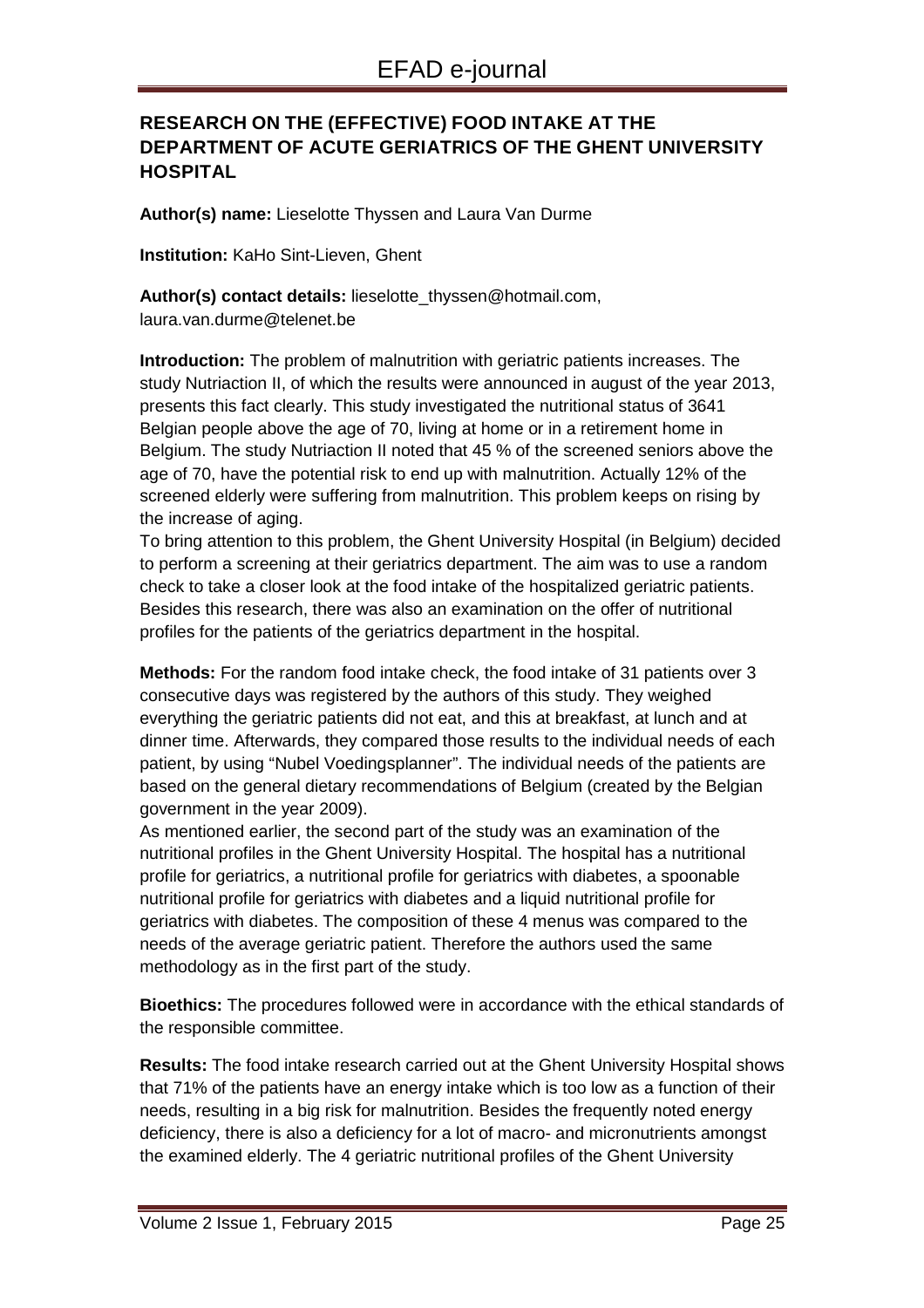Hospital do not reach the goals. The researchers discovered a lot of shortages in energy, macro- and micronutrients.

**Discussion:** One can conclude that the food intake and the geriatric menus at the acute geriatric department of the Ghent University Hospital are critical improvement areas. Taking into account the actual food intake of this group, it would be advisable to make the nutrient profiles standard nutrient dense. In consultation with the catering service it should be viewed as whether or not it is possible to optimize the food composition.

At the Ghent University Hospital there are more points that require action. The dining environment, the time constraints of staff in the department, the presentation of the food, are among other things, aspects to be leveraged. A crucial point for improvement and focus at the Ghent University Hospital is the screening for malnutrition and the information gathering regarding weight and height.

**Conflicts of interest & Acknowledgements:** We would like to express our sincere gratitude to our external promotor Isabelle Heyens and internal promotor Els Vanfleteren.

#### **Key References**

- Defloor,T., Grypdonck, M., "Evaluatie van ondervoeding binnen geriatrische afdelingen eindrapport", http://www.health.belgium.be/filestore/18094886/Eindrapport%20Ondervoedi ng%20NL\_18094886\_nl.pdf.
- Van Asselt, D.Z.B., Van Bokhorst,M.A.E., Olde Rikkert, G.M., "Leidraad ondervoeding bij de geriatrische patiënt", http://www.kwaliteitskoepel.nl/assets/structured files/2012/Binnenwerk%20leidraad%20ondervoeding.pdf
- Maes, W., "Persbericht Nutriaction", http://www.vlaamseouderenraad.be/literatuur/Persbericht%20NutriAction%20I I%20.pdf

**Key Words** (3-5)**:** Malnutrition, food intake, the elderly

**Contributors:** External and internal promotors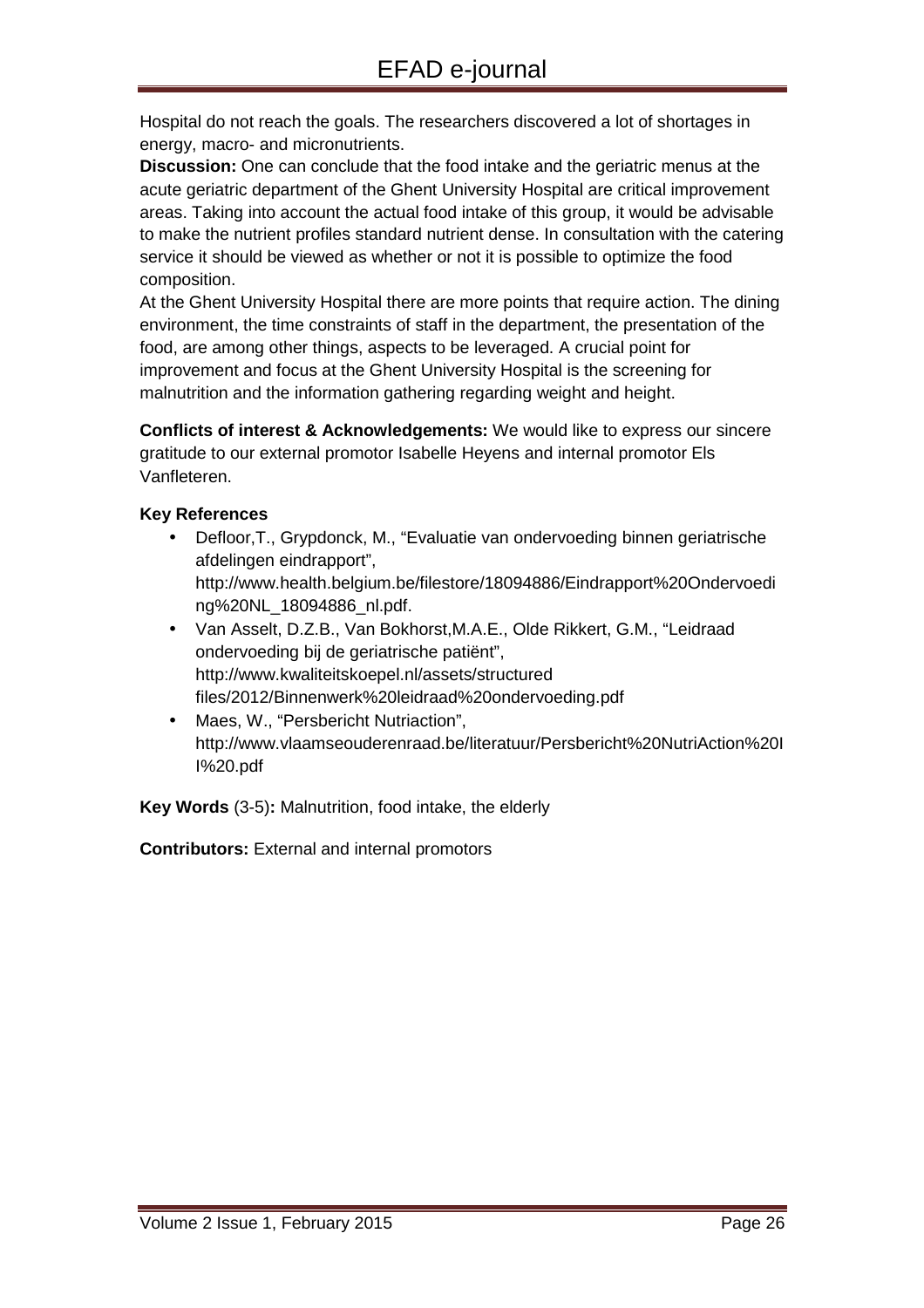# **INTAKE ESTIMATION OF METHYL-GROUP DONORS FOLATE, CHOLINE, BETAINE AND METHIONINE BY THE BELGIAN POPULATION**

**Author**: Heleen Van Puyvelde, Marlène De Backer

**Institution**: University College, Ghent, Belgium

Author Contact details: heleenvanpuyvelde@gmail.com, debacker\_marlene@hotmail.com

**Introduction:** The expression of some genes is influenced by DNA-methylation and therefore depends upon the availability of methyl-groups. For humans, the major sources of methyl-groups in foods come from methionine and choline. Both methylgroup donors show strong metabolic interaction with folate and betaine. Therefore, it is important that all four are assessed when studying diet and DNA-methylation. The aim of this study was to estimate the daily intake of methyl-group donors (folate, choline, betaine and methionine) by the Belgian population, promoting further research on the associations between DNA-methylation and various disorders like cancer.

**Methods:** Daily intake data was available from the most recent Belgian food consumption survey performed in 2004. This survey collected consumption data from a representative part of the Belgian population using two EPIC-Soft guided nonconsecutive 24-hr dietary recalls (3200 males and females, age 15+). Before nutritional values of methyl-group donors were linked to food consumption data, the most suitable food composition database for use in this study needed to be selected. The USDA, National Nutrient Database for Standard Reference, uses the most optimal analysis for obtaining nutritional values and also reports the values of the four selected methyl-group donors, making this the best fit for this particular research. Afterwards, all food items reported were linked to the most matching ones available in the American food composition database, taking into account the information related to preparation, use of fat, method of packing, etc. To standardize this linking procedure, guidelines from the International Agency for Research on Cancer (IARC), were used.

Data were analyzed using SPSS version 22.0 for Windows. Two, non-parametric tests, Kruskall-Wallis and Mann-Whitney U, and a significance level of p < 0.05 were used to test assumptions.

#### **Bioethics: N/A**

**Results:** From the four methyl-group donors, the highest daily intake was seen for methionine (859.7 mg). Choline (149.8 mg) resulted as second highest, followed by betaine (11.0 mg) and folate (164.2 µg). Significant differences were found between subgroups. For example, the intake of folate, choline and methionine by women (resp.  $173.3 \text{ µg}$ ;  $151.4 \text{ mg}$ ;  $875.5 \text{ mg}$ ) was higher compared to men (resp.  $155.9 \text{ µg}$ ; 151.4 mg; 844.7 mg). Subjects suffering from hypertension or cardiovascular diseases had higher intakes of folate, choline and methionine compared to subjects without these conditions ( $p < 0.001$ ).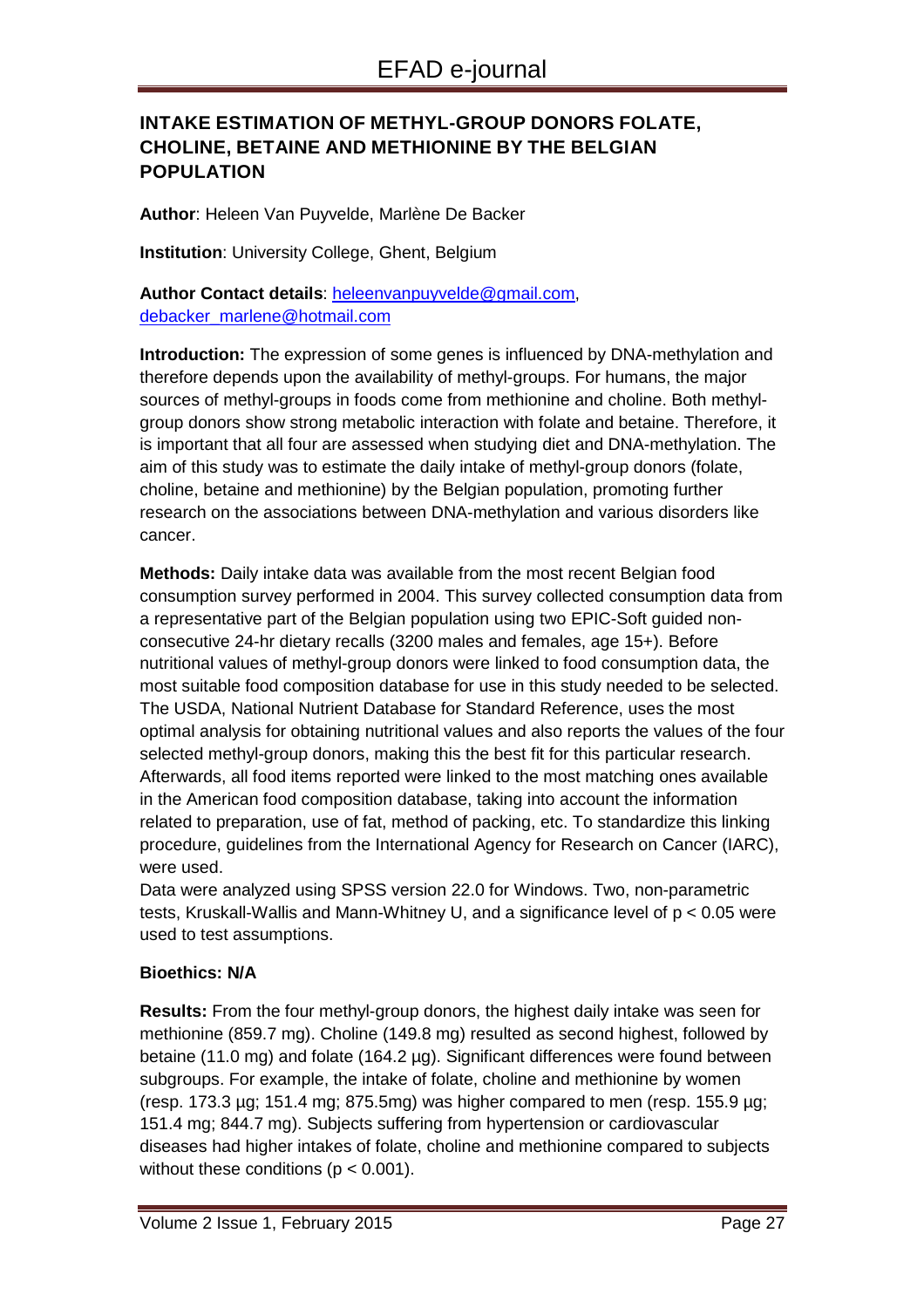The food group grains and grain products, especially cereals, is the main source for daily folate (204.1 µg) supply. Just like folate is the main food group for daily supply of betaine, grains and grain products (68.0 mg). Choline and methionine are a little different, eggs are the main source for choline (378.8 mg). The food group meat is the most important daily supply source for methionine (582.3 mg).

**Discussion:** The aim of the present study was to estimate intakes of methyl-group donors by the Belgian population. Because of many missing values in the American food composition database, intake results are likely underestimated. The concentration of folate was described in 7330 of the 8463 linked food items (86.6%), making this intake estimation probably the most accurate of all four methyl-group donors. In order to make an accurate estimation of the intake of methyl-group donors, Belgium and other countries, should include those nutrients into their national food composition databases. These presented intake estimations can be used in further longitudinal studies to assess potential associations between methyl-group donor intake and cancer risk.

**Conflicts of interest & Acknowledgements:** There are no conflicts of interest.

#### **Key references:**

- Devriese, S., Huybrechts, I., Moreau, M., Van Oyen, H. (2006). De Belgische Voedselconsumptiepeiling 1 - 2004. Scientific Institute of Public Health: Brussels
- Niculescu, M.D., Zeisel, S.H. (2002). Diet, Methyl Donors and DNA Methylation: Interactions between Dietary Folate, Methionin and Choline. The journal of nutrition, 132(8): 2333-2335.
- U.S. Department of Agriculture, Agricultural Research Service. (2013). USDA National Nutrient Database for Standard Reference, Release 26. Consulted on 19 February 2014 at http://ndb.nal.usda.gov/ndb/search/list

**Key words:** Diet Surveys, Food, Carcinogenesis, One-carbon Metabolism

**Contributors:** dr. Willem De Keyzer, dr. Inge Huybrechts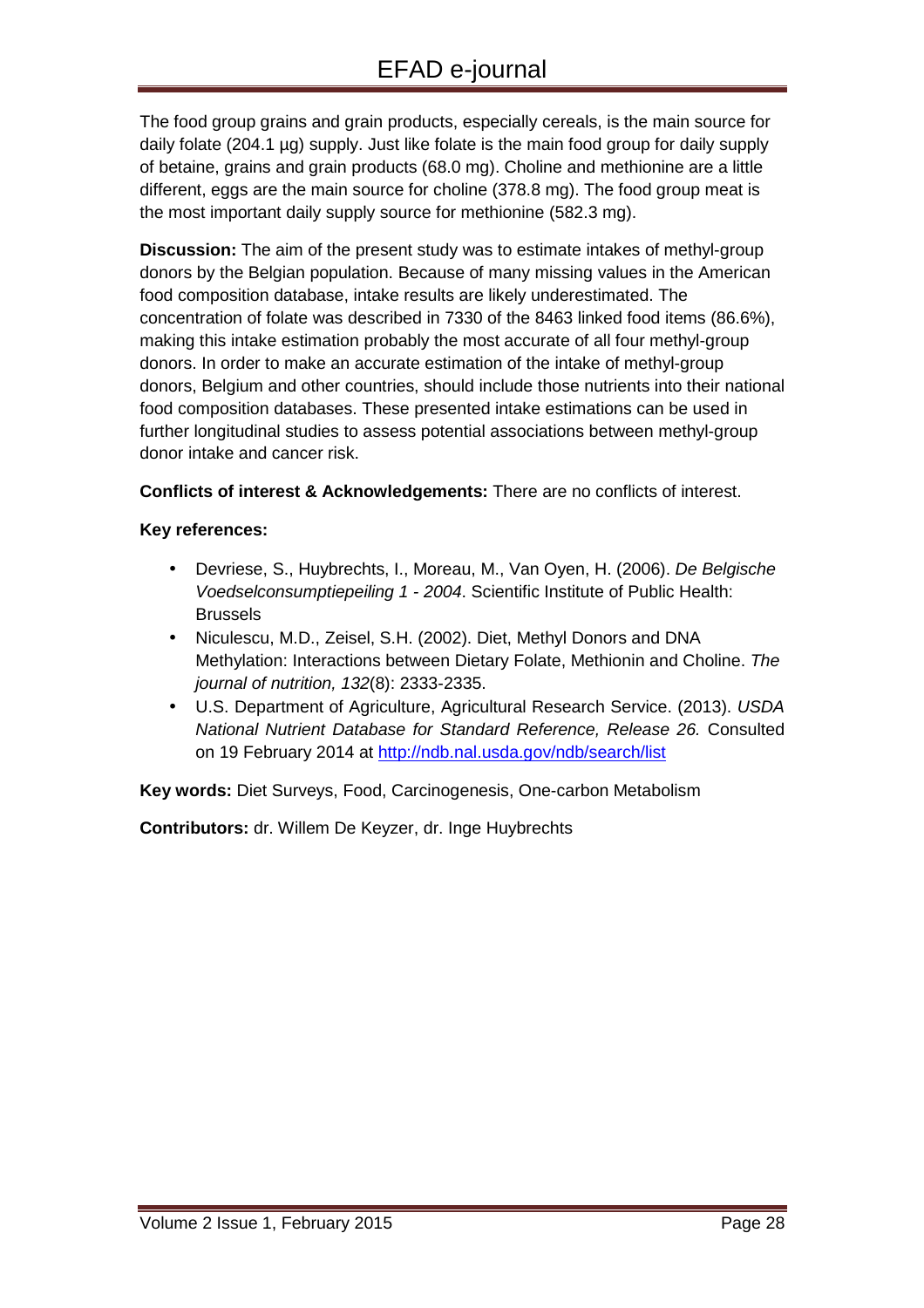# **WEIGHT AND WEIGHT GAIN AMONG WOMEN WITH NON-METASTATIC BREAST CANCER IN CYPRUS: A RETROSPECTIVE STUDY**

#### **Author(s) name:** IoannaYiannakou

**Institution:** University of Chester

#### **Author(s) contact details:** 1124278@chester.ac.uk

**Introduction:** It is well established that certain breast cancer treatments are associated with weight gain. This weight gain is associated with an increased risk of breast cancer recurrence and a poor prognosis (Wang, 2014). The study investigates if Body mass index (BMI) of Cypriot women increases during adjuvant chemotherapy (ADJ) for breast cancer and if predictors, such as menopausal status or initial body weight, can be identified.

**Methods:** This retrospective study included 111 female patients diagnosed with nonmetastatic BC between 2009–2012 and receiving ADJ. Height and weight measurements were obtained from medical records and BMI was calculated at baseline, 3, and 6 months post diagnosis.

Chemotherapy agent and menopausal status at baseline were also noted. Change in BMI during this time period were calculated and categorized as: weight loss (BMI<0.5kg/m<sup>2</sup>); stable weight (BMI=  $\pm$ 0.5 kg/m<sup>2</sup>)and weight gain (BMI >0.5kg/m<sup>2</sup>). All data was tested for a normal distribution. The difference between BMI at baseline and 3 or 6 months post-diagnosis period was tested using a Wilcoxon matched pair test. Independent t-tests were used to test for significant differences in BMI between pre and post-menopausal women. Aone-way ANOVA was used to test initial BMI category and BMI change at 3 and 6 months for significance. All data is presented as mean ± S.E. The level of statistical significance for the study was set at p *≤*0.05 and analysis was carried out with SPSS, IBM Corp, 2012, version 21.

**Results:** For all subjects BMI increased significantly over the first three months of treatment,  $0.56 \pm 0.11$  kg/m<sup>2</sup> (1.2 $\pm 2.82$ kg, p< 0.001). At 6 months ADJ, BMI had increased significantly by 1.23±0.15 kg/m<sup>2</sup> (3±2.3kg p< 0.001), for all subjects. At 3 months, 53.16% of subjects had increased BMI by >0.5 kg/m<sup>2</sup> (clinically significant; Kroenke et al., 2005); at 6 months ADJ 66.66% of subjects had increased BMI >0.5 kg/m<sup>2</sup>. 48% of the subject population was premenopausal at baseline and 68% subjects postmenopausal. Pre-menopausal women gained significantly (p<0.05) more weight during treatment than post-menopausal women; 1.53±0.19 kg/m<sup>2</sup>(3.96±3.25kg) compared to 0.88±0.22kg/m<sup>2</sup>(2.5±3.9kg).Baseline BMI was not predictive of BMI change at 3 or 6 months ADJ.

**Bioethics:** The study protocol was approved by the Department of Clinical Sciences and Nutrition Research Ethics Committee, University of Chester (Appendices 1.1 and 1.2) and was conducted in accordance with the principles of the Helsinki Declaration (1989). Prior to data collection in the center, ethics approval was also obtained from the Office of the Commissioner for personal data protection, Republic of Cyprus and the director of the secondary care site used in this study (Appendix 1.3 and 1.4).